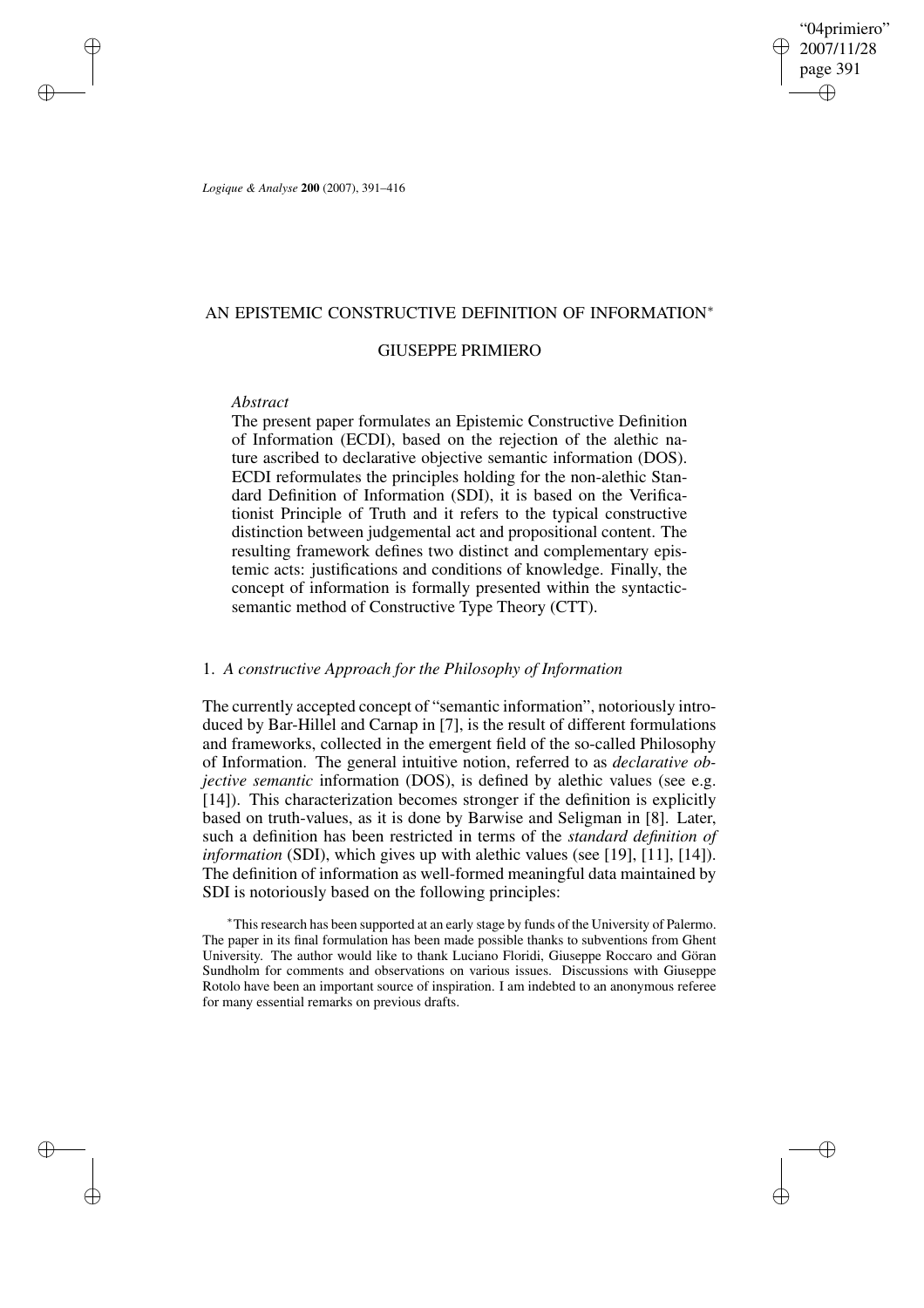### 392 GIUSEPPE PRIMIERO

• *Typological Neutrality*: information cannot be dataless, and everything can be a datum;

"04primiero" 2007/11/28 page 392

✐

✐

✐

✐

- *Taxonomical Neutrality*: a datum is a relational entity, so is information;
- *Ontological Neutrality*: data implementing information are physical;
- *Genetical Neutrality*: data (and therefore information) can have a semantics independently of any informer;
- *Alethic Neutrality*: meaningful and well-formed data qualify as information, no matter whether they represent or convey a truth or a falsehood or have no alethic value at all.

These principles produce various regrettable consequences and a number of alternative approaches have been considered. In particular, critiques apply to the principle of Alethic Neutrality. Among the alternatives, Floridi in [14] and [16] rejects the thesis of the supervenience of truth-values on SDI, suggesting that information should encapsulate "truthfulness": as a result, "true information" is a redundant expression and "false information" a misleading one.

The *Epistemic Constructive Definition of Information* (ECDI) here introduced interprets the notion of information from an epistemic perspective. The resulting interpretation in respect to truth is different from those already mentioned. In the first section a number of theories are surveyed: they represent the background of the here proposed interpretation both from an epistemic and a logical viewpoint. In the next section, information is defined as the content of a peculiar agent's epistemic state, connected with — but distinct from — the constructive notion of knowledge. On the basis of this definition, the standard principles of SDI are revised according to a constructive interpretation. In the end, the general framework of Constructive Type Theory is introduced, in order to provide a formal structure in which the interpretation of epistemic information can be formulated.

# 2. *The Agent-based Approaches: the background of ECDI*

The Epistemic Constructive Definition of Information (from now on ECDI for short) interprets the concept of information in the frame of an agent-based approach. A number of theories can be accounted as its background. A first definition of epistemic information based on agents' knowledge states is contained in [23]: it defines information as a datum perceived by an agent, leading to a modification of her knowledge state. The notion of informativity as an intrinsic property of the datum is rejected, replaced by a subjective notion related to the agent's knowledge state. In the same spirit, the constructive

✐

✐

✐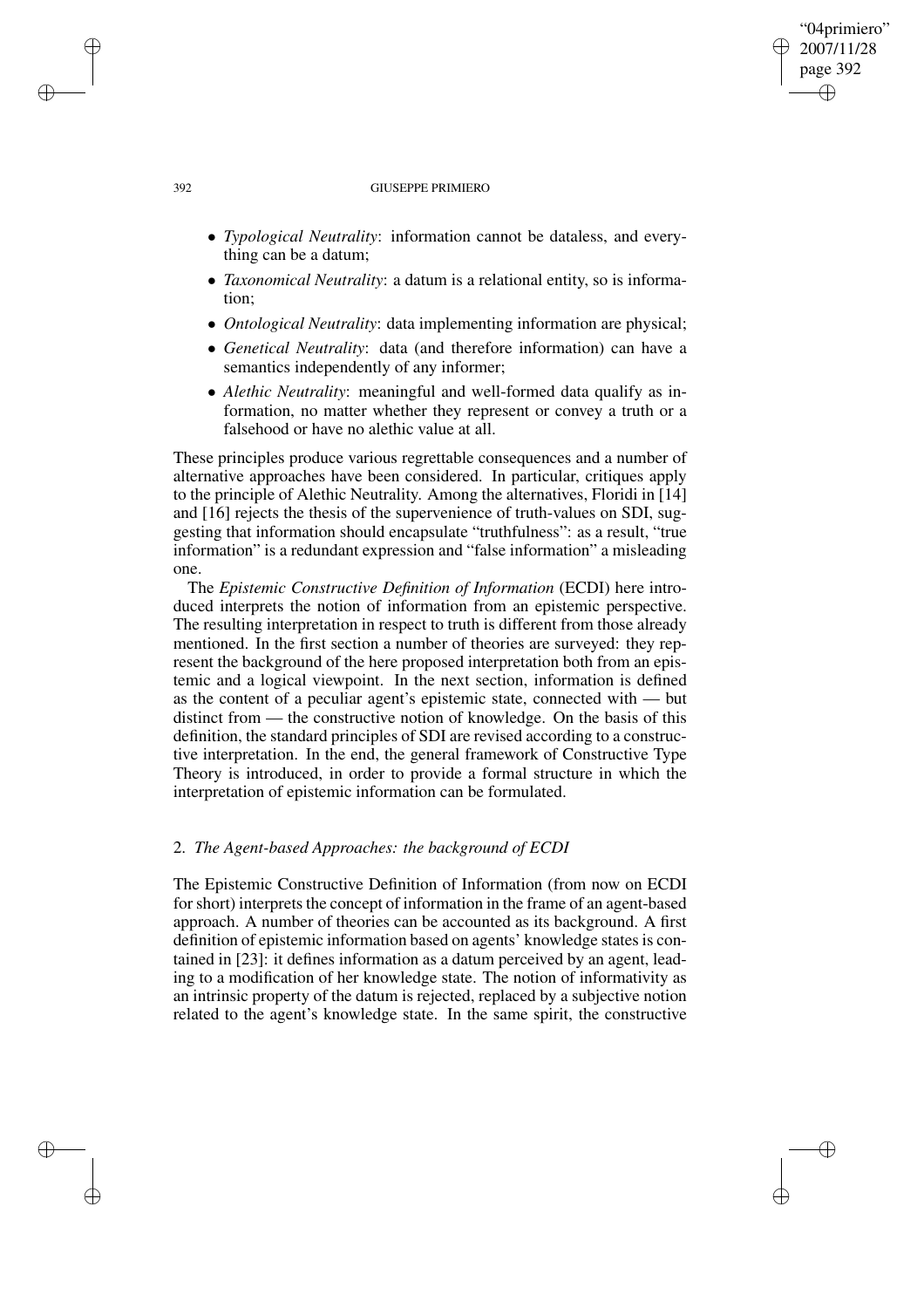✐

✐

✐

✐

frame at the basis of ECDI underlines the subjective and context-dependent nature of informational contents.

A different agent-based approach is presented in [5]: it provides a formal interpretation of information as the property of "being informative". The objectual notion is replaced by the operation of handling information-like objects; the classical framework of the semantic theory is abandoned in place of arguments in favor of logical pluralism and consequently the formal approach is inspired by non-classical logics.

Following the rejection of a classical framework for a logical notion of information, a constructive approach has been already developed in [35], where information is the foundation for decision-making procedures. In that context, it is argued that neither preference nor subjective probability can be assumed as given: those properties need to be generated instead by the relevant information available to the agent in a given situation. According to such a constructive approach, the meaning of information relies essentially on the value ascribed to rational procedures, i.e. in terms of the way agents understand judgeable contents.

Recently, a formulation of a constructive logic for the flow of information has been provided in [4]: it presents a formal language, based on Nelson's constructive logic with strong negation, defining an *infon* as a discrete item of information, and a *situation* as some part of a world built up by infons. Such a logic is characterized by the basic constraints on infon logic, namely partiality of information contents, persistence and situated reasoning. In the constructive version of infon logic, infons are interpreted as proofs or disproofs in a constructive setting, and a situation can be interpreted as a set of constructively formed infons (a piece of information).

The mentioned approaches provide an interpretation of informational processes in terms of agents and contexts (situations). In [15] and [6] the same kind of perspective is assumed. In the first approach, the problem of defining an information logic is interpreted in terms of a comparison with epistemic and doxastic logics: it translates their axiom schemata in a logic of "being informed". In the second approach, a similar problem is addressed: the Adaptive Logics' framework is used to interpret the notion of "being locally or partially informed". In both cases, the core problem is represented by the reformulation of the standard notions of the Philosophy of Information, in a situated and context-dependent frame.

Along the lines of these alternative frameworks, ECDI rejects classical logic as the basis of the semantic frame. It insists on interpreting information as an epistemic state, reflecting the notion of "being-informed". The epistemic definition is given in terms of a set of conditions on whose basis knowledge is formulated by a situated agent and the notion introduced is therefore clarified as a component of an epistemic process. Unlike other constructive or agent-based interpretations, ECDI provides a reformulation

"04primiero" 2007/11/28 page 393

✐

✐

✐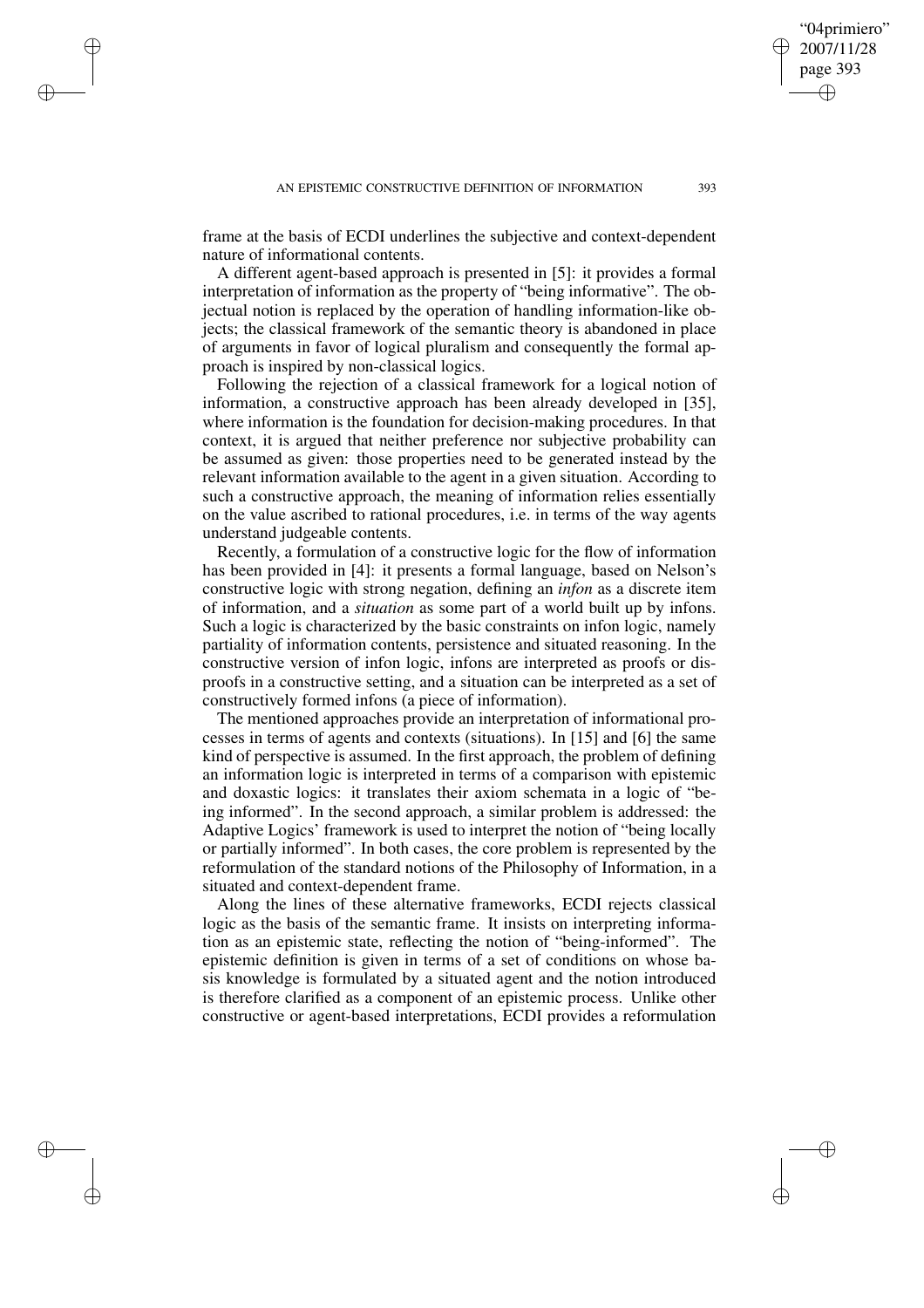### 394 GIUSEPPE PRIMIERO

"04primiero" 2007/11/28 page 394

✐

✐

✐

✐

of the principles holding for SDI, which makes this definition general and apt to describe various of the previously mentioned agent-based approaches. The related results can be summarized as follows:

- by restricting the principle of Typological Neutrality (TyN.) one avoids the identity of values for different, conflicting informational contents;
- by reformulating the principle of Genetical Neutrality (GN.), the ontology of data is made dependent on the role of the epistemic source;
- by reconsidering the principle of Taxonomical Neutrality (TaxN.) the evaluation of informational contents requires the essential role of the receiver;
- finally, the constructive formulation of the principle of Alethic Neutrality (AN.) allows to reconsider the problem of truthfulness for informational data.

Like in the constructive interpretation of infon logic from [4], the present framework relies explicitly on the relation between proofs and contents; unlike other approaches, it defines informational contents as distinct from (linguistic) descriptions of given, actual situations in the world. The final aim is to provide a context-dependent definition of information, based on the agent's conditions for formulating and accepting contents of possible knowledge. This implies that the condition on persistency is explicitly abandoned and a procedure of revision on knowledge contents from a constructive perspective is made possible<sup>1</sup>.

ECDI is formalized in the framework of Constructive Type Theory (CTT). In this formal system the notion of information has been used already at least with two different meanings:

1. for the distinction between the polymorphic and the monomorphic versions of type theories: whenever one considers the different types (e.g. the type of sets and the type of propositions) and their different properties and rules, one is referring to the polymorphic version of the theory. By "forgetting" the *information* related to the kind of type one is working with, one formulates a more general interpretation which, under the Curry-Howard isomorphism (see [10], [18]) is

<sup>1</sup> For the revision procedure of a constructive-based notion of belief, see [27].

✐

✐

✐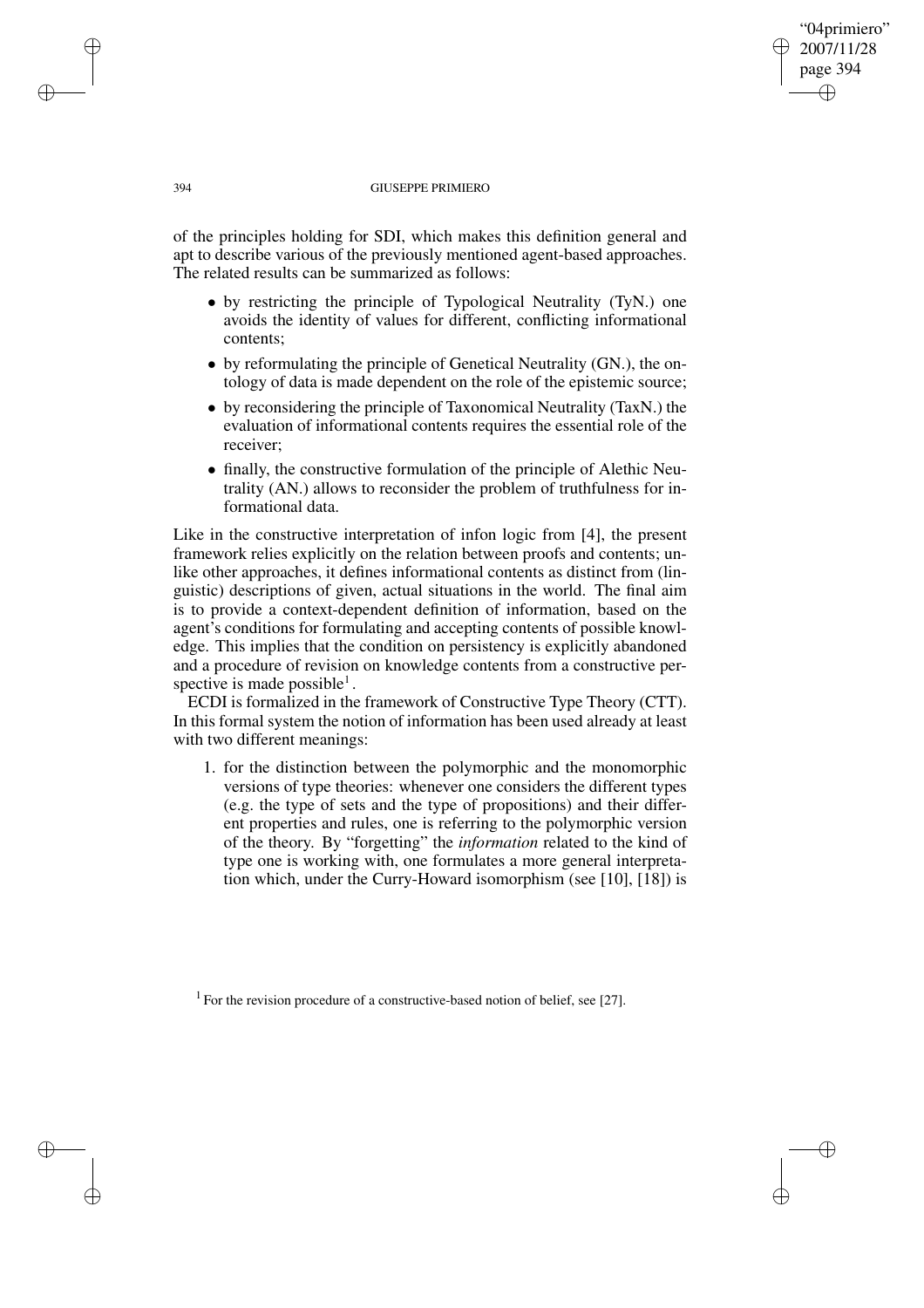✐

✐

✐

✐

equally valid for different types (monomorphic version). This process is at hand in the case of the transition from different programming languages to the general formulation of an extensional set theory, and it provides the relevant understanding of the notion of abstraction for type theories (see [28]). It is usually referred to as the "forgetting-restore principle"([33], [34]);

2. for typed computer systems, the operation of specification of data can be identified with the formulation of a type, and a program satisfying the specification is an element of that type; the *information* saying that a program satisfies a certain specification is not relevant to the program, i.e. it is not computationally significant. This information can be discharged if it can be retrieved when needed; this is a specific formulation of the previous case, which is done via some formal syntactic operator (see e.g. [32]).

The interpretation introduced in this paper is a general formulation of these constructive principles. Nonetheless, it is more appropriate and explicitly formulated for describing knowledge processes, because it formalizes a set of operations on informational contents for epistemic agents, rather than purely formal instructions. In the following, the structure of CTT will be used to show how a general interpretation of the epistemic notion of information holds for typed systems and constructive logics. In this way, two goals are achieved: first, a formally interpreted notion of information is provided for the constructive epistemology; second, a unique meaning is given to such a notion within the formal structure of constructive logics, providing a satisfactory explanation of both its syntactical and semantical aspects.

## 3. *What is Information and where it comes from?*

Everything is "a piece of information", as long as it conveys some kind of meaning: my father's opinion on the rise of violence in modern societies, (as much as) a textbook of sociology or politics treating the same topic; the forecasts on television, (as much as) my grandmother's pain in the bones saying the weather is changing; a prime minister's discourse in Parliament illustrating the reasons of the last war, (as much as) the pacifists demonstrating against the same war, obviously with different reasons. Each of these situations (and the statements which can be formulated to describe or refer to them) consists in a certain amount of data, producing information. The principle of Typological Neutrality holding for the semantic theory of information says essentially that *any possible kind of data is information*. On the other hand, a unique interpretation is given in terms of *conceptual contents*

"04primiero" 2007/11/28 page 395

✐

✐

✐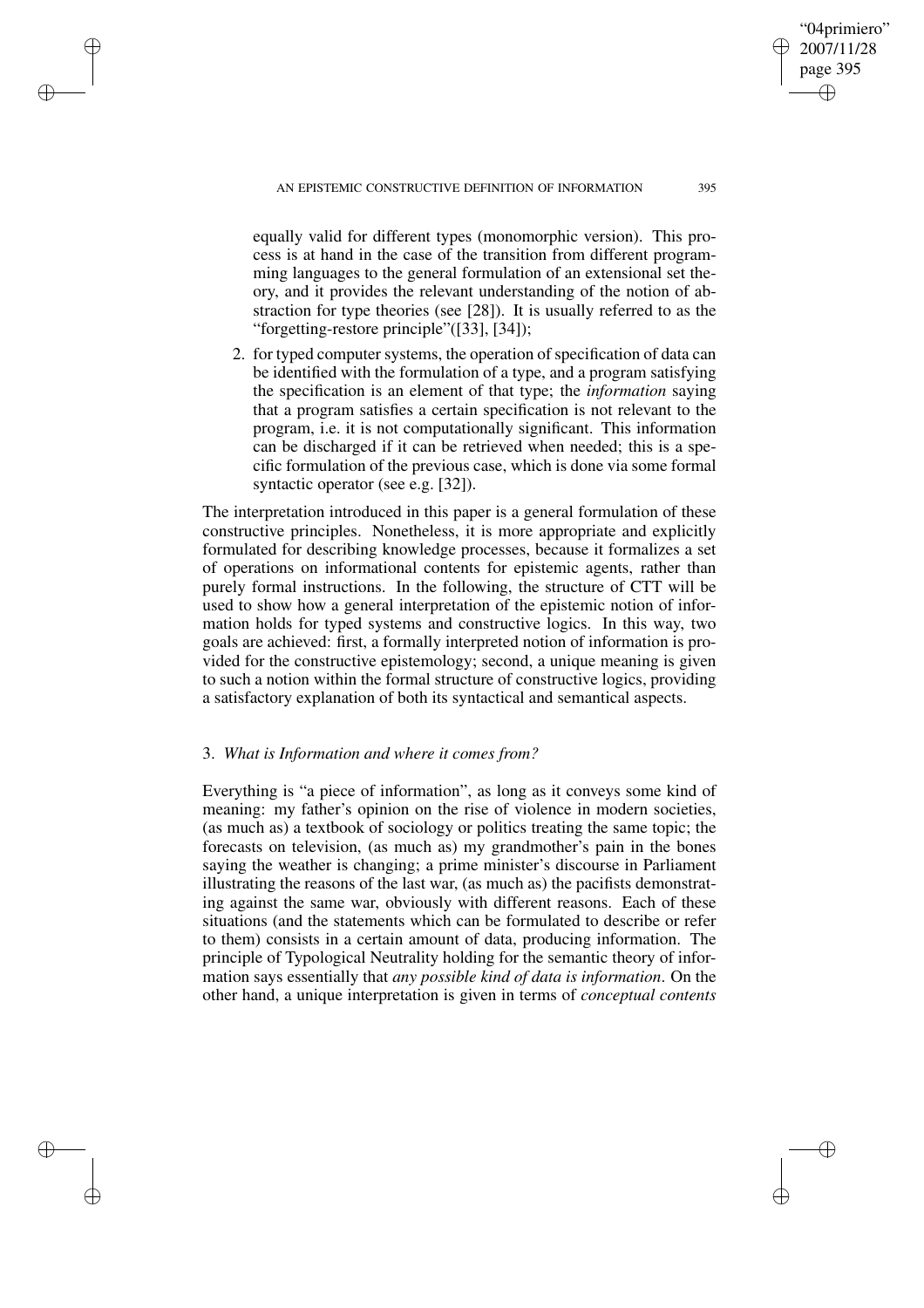## "04primiero" 2007/11/28 page 396 ✐ ✐

✐

✐

#### 396 GIUSEPPE PRIMIERO

*which are linguistically expressible*, referred to as "declarative objective semantic content"<sup>2</sup>.

Hence, information is conveyed by propositional contents. According to the constructive epistemology, propositions are understood as contents of judging acts. I will start from this basic distinction between propositional contents and judgmental acts to show how it applies to the mentioned principle of Typological Neutrality. The consequences of such an interpretation suggest a major change in the common understanding of the semantic nature of information.

### 3.1. *Which knowledge, which information*

Knowledge processes can be described in a constructive model according to the basic distinction between

- knowledge states;
- informational states.

I will start by considering the standard concept of knowledge holding within the constructive epistemology and thus defining the former of these states. The notion of informational state represents a major innovation for the constructive epistemology, and ECDI is designed to describe the nature of such states<sup>3</sup>.

The notion of constructive knowledge is essentially based on the definition of truth. This definition is given in terms of proofs by the Verificationist Principle of Truth (VPT):

*Principle 1*: (Verificationist Principle of Truth) *Knowledge of the Truth amounts to the Existence of a Proof (of the propositional content whose truth is asserted in a judgment).*

The notion of knowledge is defined in the constructive frame as an epistemic state towards a certain propositional content, expressed by a judgemental act and produced by the possession of a justification (proof object, instance). Therefore, to know something amounts to being in a certain epistemic state, in terms of the verification of some propositional content.

 $2$  Notoriously, the translation into linguistic contents of a situation is represented in the following terms: *"a's being of the type F, conveys the information that b is G"*.

 $3$  For more on the formulation and use of informational states within constructive epistemology and the connected philosophical issues, see [29].

✐

✐

✐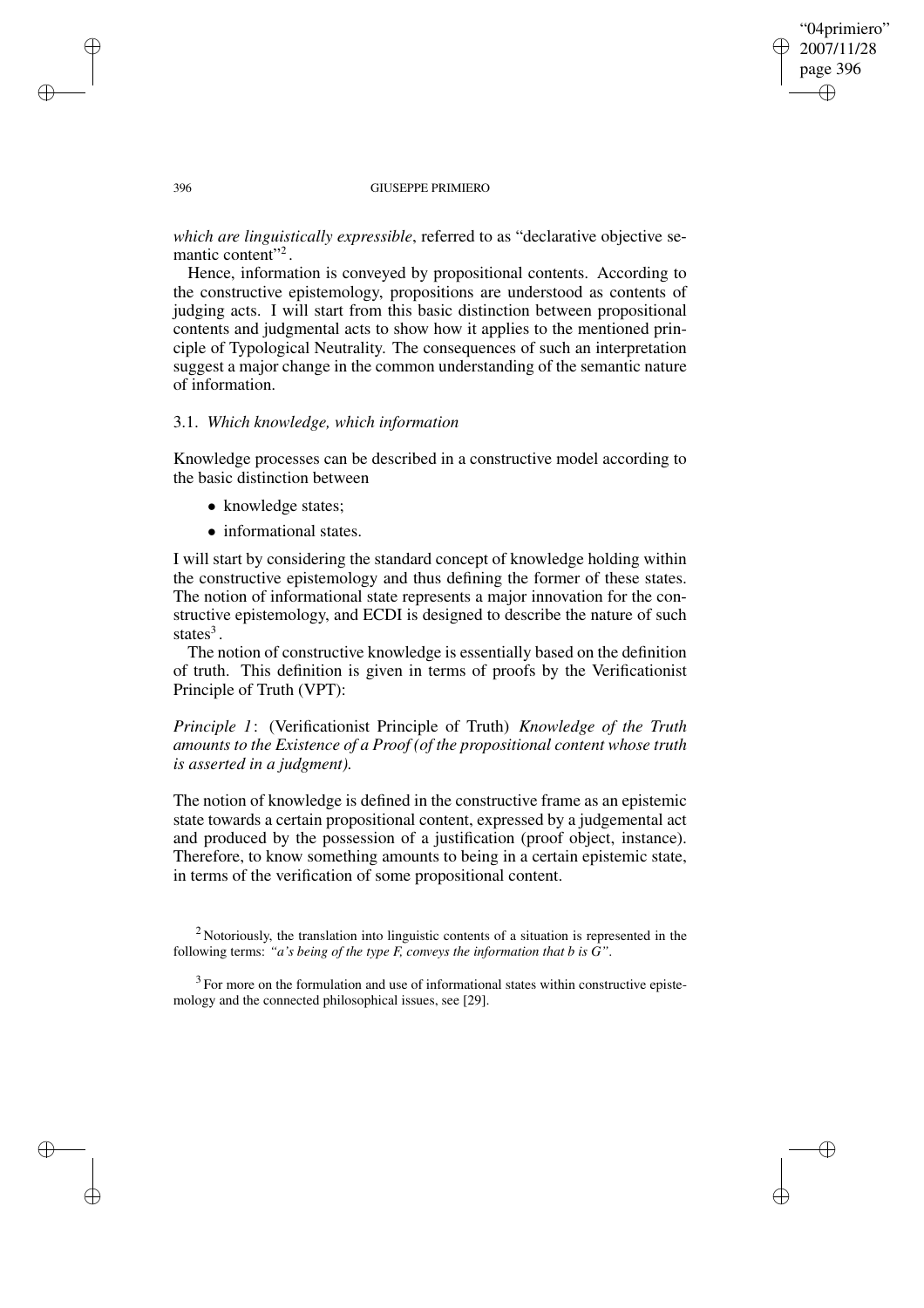This explanation of the first element in our epistemic structure allows for a further comparison with epistemic logics, namely with models of (multiagent) knowledge processes. These logics have notoriously their origin in the works of von Wright ([36]) and, after the development of the semantics of modalities by Kripke, have been studied by Hintikka ([17]), aiming at formalizing expressions like "agent  $i$  knows that  $x$ " and "agents  $j$  believes that y" by means of the doxastic operators  $K$  and  $B$ , and a set of epistemic axioms. Usually, the basic systems with a primitive K-axiom interpreted by the schema

$$
K_i(\phi \to \psi) \to (K_i \phi \to K_i \psi)
$$

are extended to S4 by the schema (positive introspection)

$$
K_i \phi \to K_i K_i \phi
$$

✐

✐

✐

✐

and to S5 by the schema (negative introspection)

$$
\neg K_i \phi \to K_i \neg K_i \phi.
$$

An important step in the evolution of epistemic logics has been represented by the interpretation of the system S5 in terms of states of a process in a distributed system<sup>4</sup>. It is obvious to try a comparison between these extremely powerful formalizations for knowledge processes and the constructive model. In the following I will make some remarks on the nature of the semantic structure involved, the relations of accessibility and the role of modalities.

In the system described by Fagin et al. in [13], a formal semantic model for knowledge is presented, based on Kripke-semantics. The basic intuition is that uncertainty or incomplete knowledge can be translated as possible worlds candidates for the agent, and knowledge of a fact consists in validity of that fact at all possible worlds. This establishes a distinction between the actual state of affairs of an agent (given her current information) and the alternatives to it: the latter is represented as a binary relation among actual and possible states, capturing a possibility relation for the agent. According to this model, an agent considers possible something in her world if that requires the same information content of her actual world. This standard semantics is completed by a definition of truth for connectives, which uses the mentioned possibility (accessibility) relations among worlds for the valuation of epistemic formulas. The important variant on this theme introduced

<sup>4</sup> See for example [13].

"04primiero" 2007/11/28 page 397

✐

✐

✐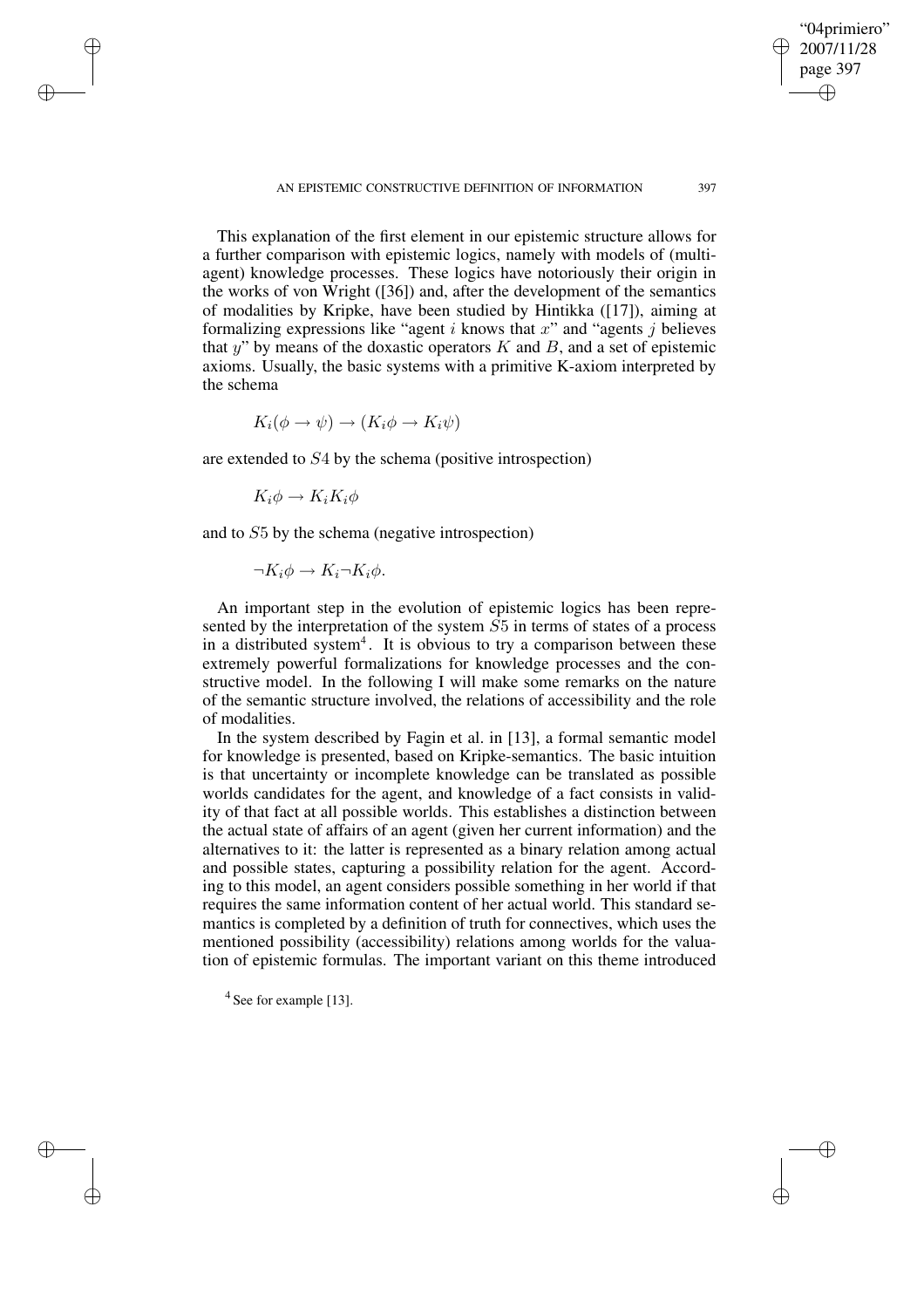"04primiero" 2007/11/28 page 398 ✐ ✐

✐

✐

#### 398 GIUSEPPE PRIMIERO

in [13] is represented by the Aumann structures, in which the focus is on the notion of event, corresponding to a set of states. These structures do not have truth assignment functions, and instead of possibility relations they use a partition in the information set of an agent. By means of the Aumann structures, knowledge is therefore defined in terms of events; agents are accounted in a local state, an agent knowing an event at a certain state meaning that the event holds at every state the agent considers possible on the partition of that state. The distributed system of knowledge for multiple agents is a global state produced by the local ones: the behavior of the system for possible executions produces its global state, eventually ordered by a time-indexing function.

Some comparisons might be drawn now with respect to a constructive knowledge system. The modal semantics for the intuitionistic propositional logic has been formulated since the seminal work of Prawitz [26]. The related interpretation of constructive Kripke models has been explored to a great extent. In the standard interpretation this is done by relating modalities to quantifiers on the accessibility relations (see e.g. [12], [25]); the typetheoretical operations on Kripke structures are considered — more extensively than here — in [31] and [29]. In the following I will briefly reconsider some basic intuitions of Kripke structures in the constructive interpretation, essentially in terms of the basic relation between justification and truth. An accessibility relation  $Rww'$  between the actual and some possible world can be defined in terms of the agent's state as the formulation of a construction for a knowledge content in the actual world  $c : C \in w$  based on the condition of another construction in a possible world  $[c' : C' \in w']$ . The kind of condition here considered reverses the standard relation between actual and possible worlds: the evaluation of these formulas might be expressed as saying that a certain proposition  $c : C$  is true (which is a judgmental act) if and only if some other propositional content  $c' : C'$  is true, for all those cases in which a conditional relation holds between these two contents, i.e.  $c : C[c': C']$ . In other words, under condition of the possessed information that the content expressed by  $c'$  :  $C'$  is true, the knowledge of  $c : C$  is stated. I shall show that this conditional relation is the peculiar constructive understanding of actuality and possibility<sup>5</sup>. In turn, this is translated by extending the standard notion of *justification of knowledge* with the (conceptually prior) notion of *condition for knowledge*. In the case of Constructive Type Theory (CTT), this is obtained in the formalism by means of the so-called syntactic/semantic method of expression, which provides the interpretation of information via the introduction of the conditions of knowledge.

5 See [21].

✐

✐

✐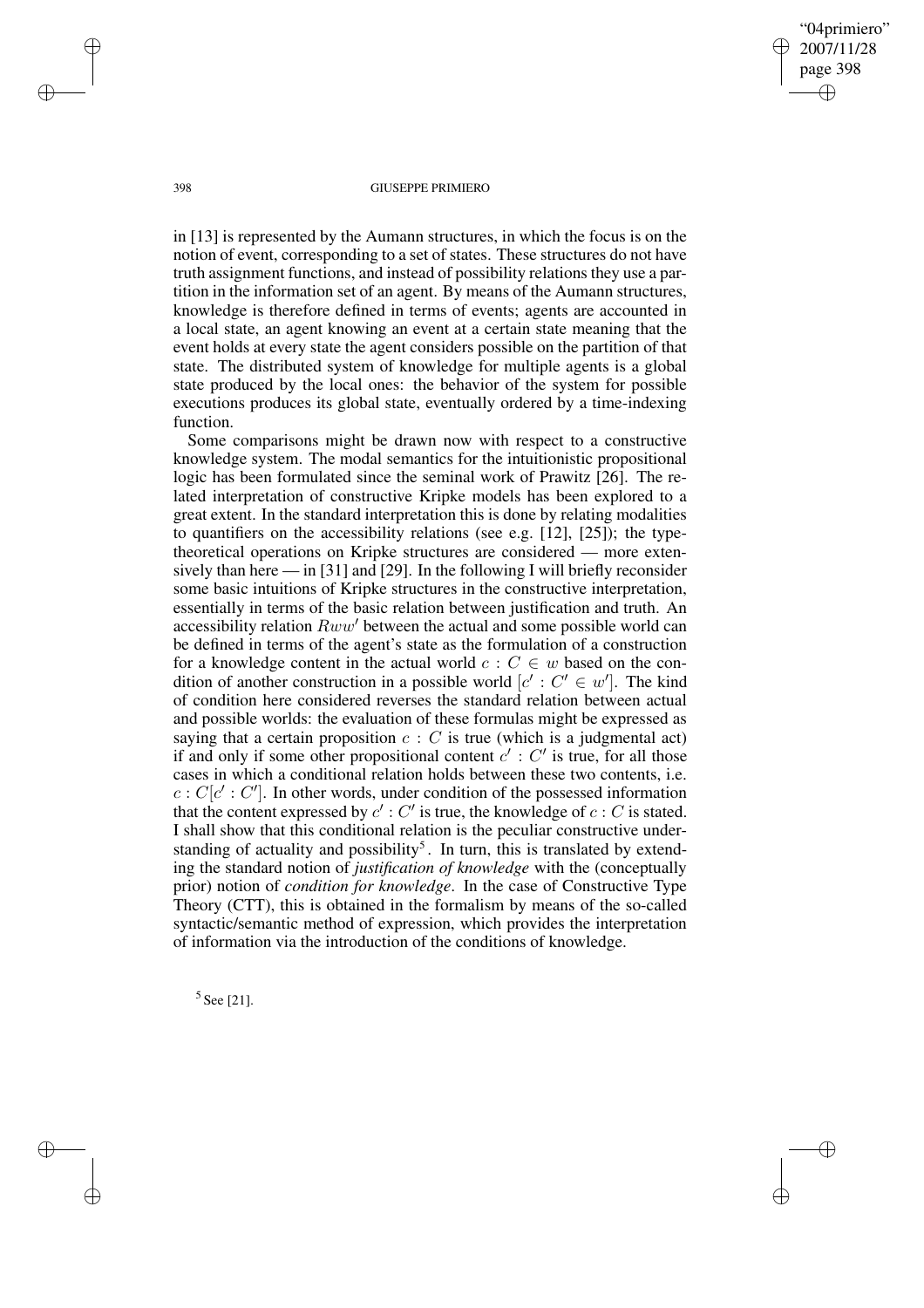AN EPISTEMIC CONSTRUCTIVE DEFINITION OF INFORMATION 399

The relation between potentiality and actuality is also central in interpreting the mentioned modification of modal structures by means of temporal operators. A temporal relation among states is usually interpreted as a partial order on the accessibility relations from one state to another. In the language of CTT no temporal operator is introduced, and no other modality is defined as an operator. The ability to express ordered knowledge states is preserved by the conceptual distinction between potential and actual knowledge: the latter is proper tensed and dependent knowledge defined in terms of proofs; the former might be considered as independent and tenseless content, but it relies only on the satisfaction of basic conditions. Moreover, this distinction provides a solution to the well-known logical omniscience problem (LOP), which occurs in many epistemic systems. Notoriously, the LOP expresses the counterintuitive implication according to which an agent knows all the consequences of her knowledge: given any normal modal logic M containing the operator  $K_i$  to formalize the expression "the agent i knows that", for any formula  $\phi$  in the language of M, if  $K_i \phi$  and  $\phi \vdash_M \psi$ , then  $K_i \phi \vdash_M K_i \psi$ . This strong formulation is modified in terms of different weaker ones<sup>6</sup>:

- Knowledge of valid formulae: agent  $i$  knows all logical truths (Necessitation Rule);
- Closure under logical implication: if agent i knows  $\phi$  and if  $\phi$  logically implies  $\psi$  (i.e.,  $\phi \rightarrow \psi$  is valid), then agent *i* knows  $\psi$  (Monotonicity Rule),
- Closure under logical equivalence: if agent i knows  $\phi$  and if  $\phi$  and  $\psi$ are logically equivalent (i.e.,  $\phi \leftrightarrow \psi$  is valid), then agent *i* knows  $\psi$ (Congruence Rule);
- Closure under material implication: if agent i knows  $\phi$  and if agent i knows  $\phi \rightarrow \psi$  then agent *i* knows  $\psi$  (axiom K);
- Closure under conjunction: if agent i knows  $\phi$  and if agent i knows  $\psi$  then agent i knows  $\phi \wedge \psi$  (axiom C).

In CTT, the distinction between actual and potential knowledge clarifies the LOP. An agent's (proper) knowledge consists in everything for which a proper construction is provided; potential knowledge is the content for which (proper) conditions have been stated. For the latter, the agent cannot state to have knowledge, rather only that its content suffices to provide conditions on the construction for some other content. Therefore, in the constructive epistemology the introduction of informational states can be illustrated as a method of providing accessibility on points of a structure (model): this

 $^{6}$  Cf. [13], p.311.

✐

✐

✐

✐

"04primiero" 2007/11/28 page 399

✐

✐

✐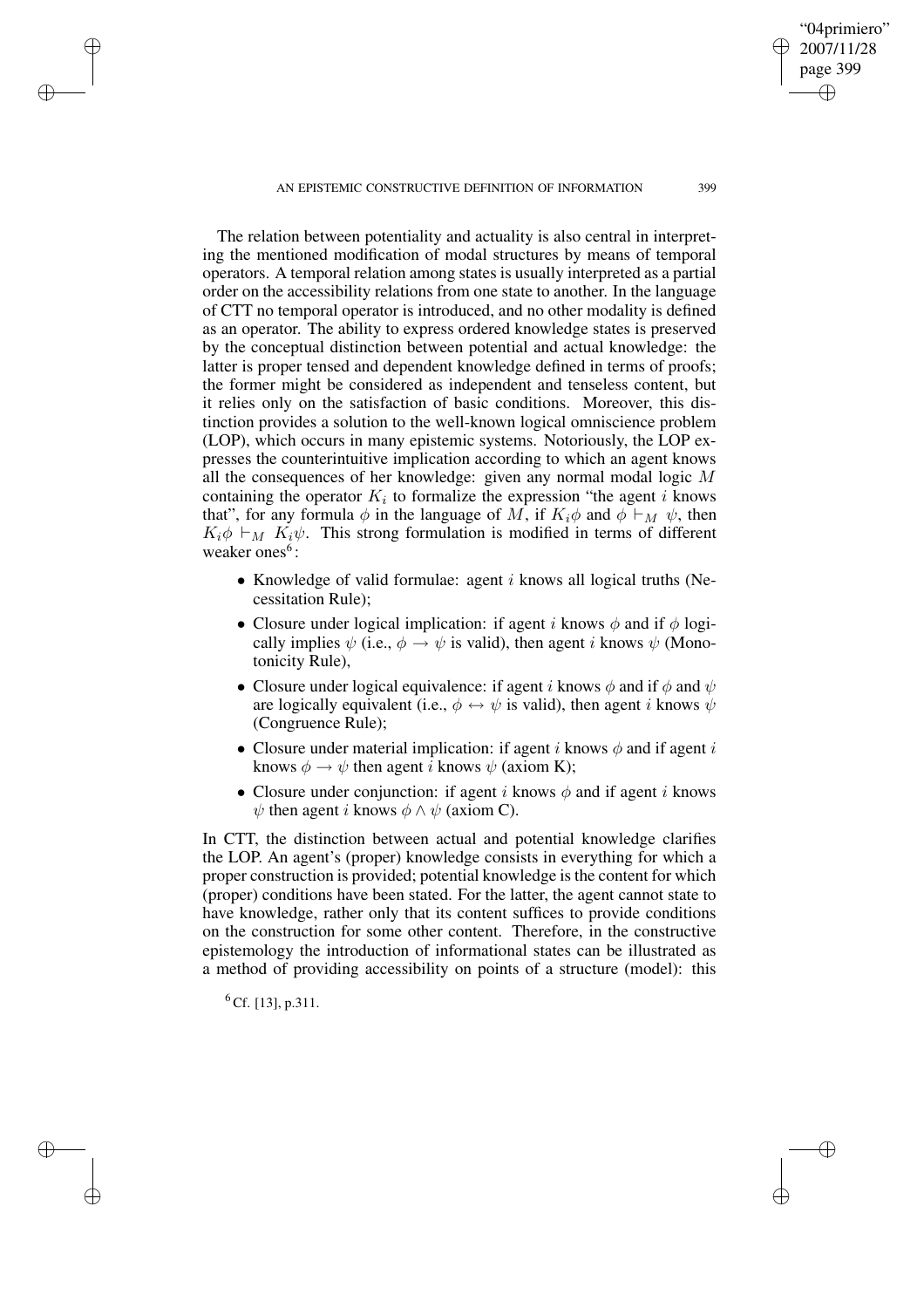"04primiero" 2007/11/28 page 400 ✐ ✐

✐

✐

#### 400 GIUSEPPE PRIMIERO

is epistemically different than defining the accessibility itself, which is intended as accessibility by proving. The notion of information introduced is not accounted simply as the content of any possible knowledge act (i.e. of any accessibility relation on points), rather as a peculiar form of extending knowledge states, namely by expressing conditions of accessibility on further points in the structure.

One of the most relevant epistemic and philosophical distinction for the constructive frame concerns the role of the agent and the awareness of her knowledge state, established in standard epistemic logics via the mentioned axioms for introspection in S4 and S5. The constructive frame (and in particular the formalization of CTT) does not consist in a *description* of knowledge processes, i.e. it does not use a *third-person perspective* to formalize the relation between an agent and the content of knowledge. Knowledge is expressed explicitly by judging acts whose propositional contents are claimed to be known true by the agent. In this way, the content of knowledge is not independent from the agent's act of getting it known, and it is not something which possibly remains hidden to the agent performing those acts. The constructive epistemology provides thus a *first-person perspective*: every content of knowledge has a corresponding act of getting that content known, and therefore someone claiming to know it by verifying its content. In this sense, the operator  $K$  of epistemic logics is a way to provide a pure, independent from conditions, subjectless content of knowledge; on the other hand, the axioms introduced by S4 and S5 restore the necessity of an aware subject for the epistemic acts. The epistemic system of CTT, based on the distinction between act of judging and propositional content of knowledge, relies explicitly on the presence of the knower, and therefore any content of judgment is subject-dependent. This means that there is no need to restore the awareness of the subject by axiomatic means<sup>7</sup>.

Both the epistemic notions used in the constructive epistemic model are given in terms of basic grounds for assertion: the notion of knowledge state requires the explicit use of constructions (proofs) for the propositional contents whose truth is asserted; informational states require instead the formulation of assertion conditions.

Another obvious last comparison is due, namely one to the so-called epistemic logic with justification<sup>8</sup>. Such a logic, along with the usual knowledge operator, introduces explicitly justifications for contents of knowledge. The

 $7$ The distinction between first- and third-person perspective in relation to the debate between logical realism and anti-realism has been introduced by Göran Sundholm; I am indebted to him for its formulation in the present context.

<sup>8</sup> This kind of epistemic logic has been introduced since the early 1990, by Artemov e.g. in [1], [2], [3].

✐

✐

✐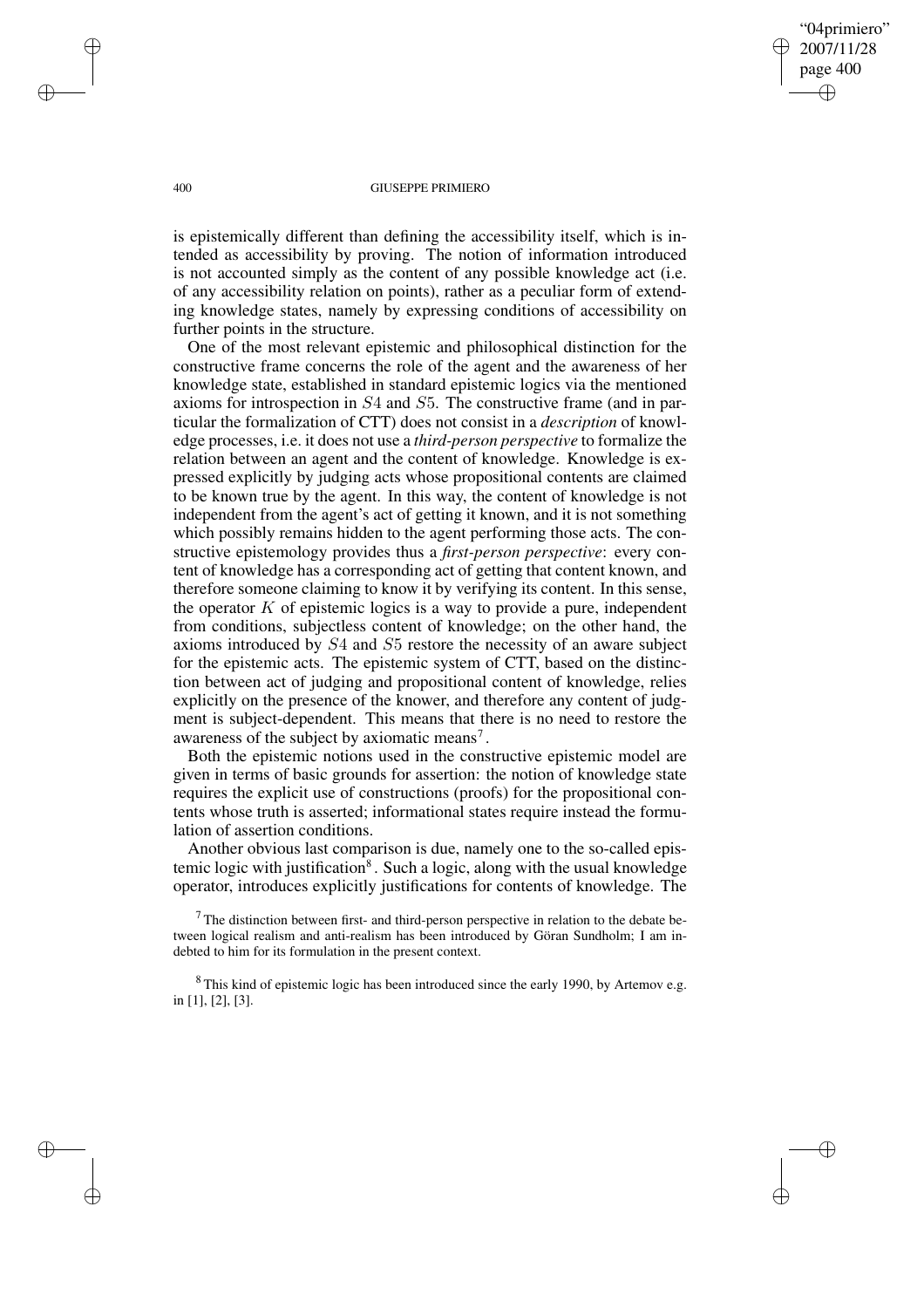aim of this logic, namely to express explicitly and in a formal way justifications for assertions, is based on the following assumptions:

- 1. each axiom has a justification;
- 2. justifications are checkable;

✐

✐

✐

✐

- 3. the assertion of a justification for a statement implies knowledge of this statement (which in turn satisfies  $S4$ );
- 4. any justification is compatible with any other justification.

It is not difficult to see that each of these assumptions is simply and naturally interpreted in a system of type-theoretical constructive logic:

- 1c. axioms are immediate known judgments (known by themselves);
- 2c. the construction of a proof for a propositional content is analytically contained in its type, and therefore can be checked;
- 3c. according to the first-person perspective principle, the formulation of a judgment with the related construction implies the existence of the subject aware of the judged content;
- 4c. the analytic development of constructions is monotonic (if not, either an error can be found, or the extension is synthetic<sup>9</sup>).

The aim behind the constructive epistemology and the epistemic logic with justification is similar, namely to formalize a system of knowledge explicitly based on justifications. The main difference between the two approaches can be identified in the order of priority between formalization and epistemic description: whereas the epistemic logic with justification extends standard logics by making proofs explicit, the constructive formalism provides primarily the use of justifications, on whose basis the conceptual system is grounded.

## 3.2. *Introducing Informational States*

In the present section, the notion of information is defined for the constructive epistemology. On the basis of an account of justifications for propositional contents, informational states are formulated as a new epistemic notion expressing assertion conditions for the judgeable contents. The introduction of the notion of information within our constructive knowledge system corresponds to the formulation of a certain epistemic state:

 $<sup>9</sup>$  For this result, see [27].</sup>

*"04primiero" 2007/11/28 page 401*

✐

✐

✐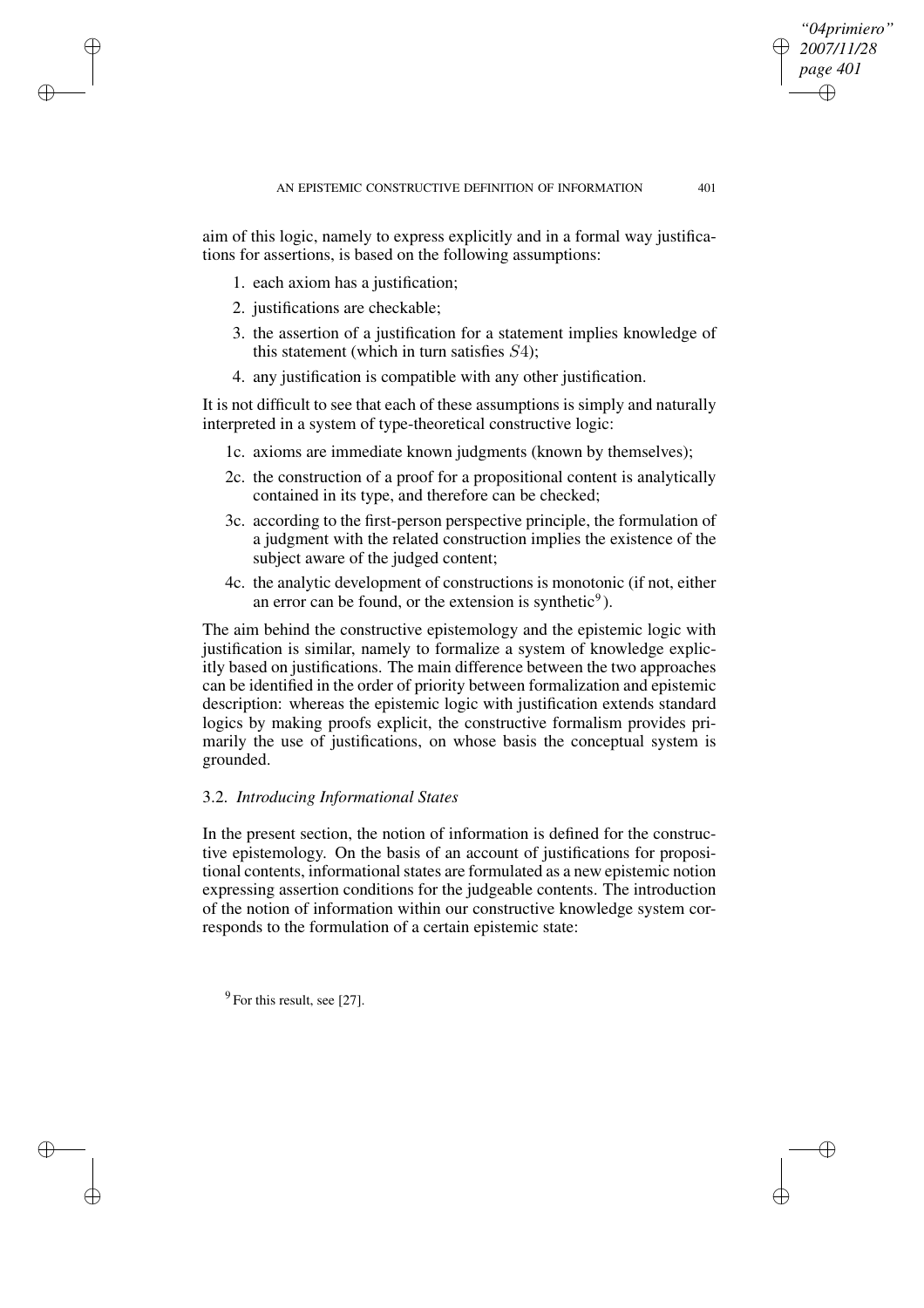## "04primiero" 2007/11/28 page 402 ✐ ✐

✐

✐

#### 402 GIUSEPPE PRIMIERO

*Definition* 1: (Informational State) *An agent's informational state*  $S_{inf}$  *is an interconnected collection of propositional contents that*

- *1. are accepted on the basis of their meaningfulness;*
- *2. are accessible from previously acquired information;*
- *3. can be syntactically and semantically extended.*

*The epistemic role of such an informational state is to formulate the conditions on which it is possible for the agent to acquire proper knowledge.*

The idea behind this definition is that a content of knowledge expressed in a judgment J consists in the assertion of the truth of a content C under justification  $c^{10}$ :

 $J = c : C$ 

Such a justification  $c$  is only partially satisfied by a proper analytic construction, i.e. by a proof object  $p<sub>o</sub>$ . Part of the content of the construction c shall be expressed by the *assertion conditions* for that construction, here contained in  $S_{inf}$ :

 $J = c\{p_o[S_{in} f] \} : C$ 

To be in a certain knowledge state means therefore for an agent to formulate a set of informational statements, on whose basis the former is obtained. The role of these statements is to establish that contents of knowledge are meaningful and their basic conditions are satisfied. The *Epistemic Constructive Definition of Information* (ECDI) is based on the conceptual difference between the notions of knowledge and information, the latter being formulated as the meaningful content presupposed and required by an assertion of the former.

In order to specify which kind of data satisfies the role and the properties stated in the Definition 1, I will consider in the following the expressions formulating conditions for knowledge<sup>11</sup>:

1. *presuppositions* for meaningful predications. These expressions provide the agent with new *meaningful concepts*, which can be asserted

<sup>10</sup> By the *set-as-props-as-types* holding in CTT under the Curry-Howard hisomorphism, the content  $C$  can be understood as a propositional content with  $c$  a proof, or as a set (abstracted property, concept) with c intended as an instance.

 $11$  See also [22].

✐

✐

✐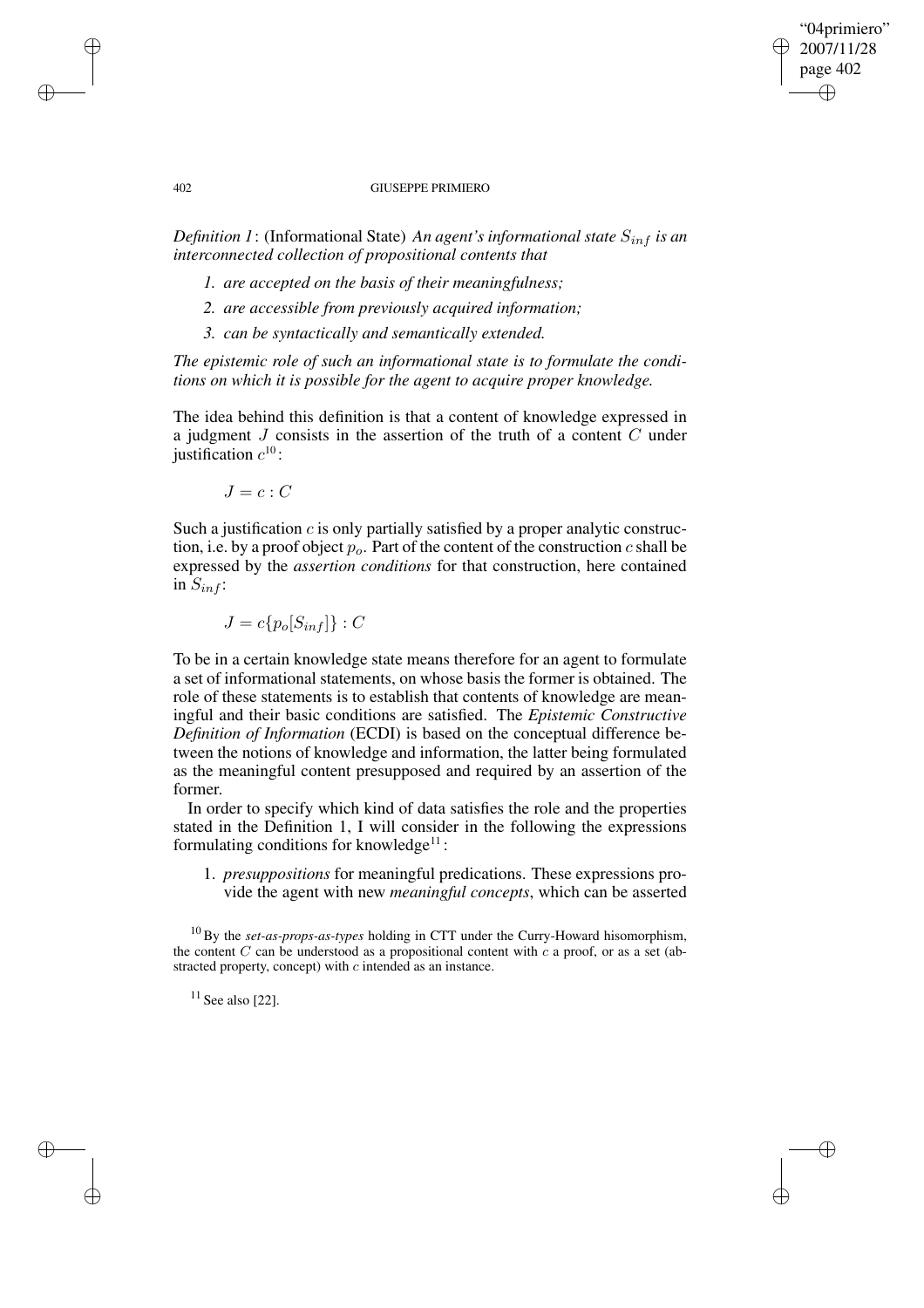✐

✐

✐

✐

to be known (declared true) in terms of their instances (according to the VPT). Using CTT as the formal representation of knowledge processes, these expressions are formulated as *type-declarations*:

> $\langle \alpha : type \rangle$  $a : \alpha$

i.e. such an expression declares a certain object  $\alpha$  to be a type ( $\lt \alpha$ ):  $type$  >). Out of the formalism, types amount to categories of predication, i.e. concepts: the assertion that a concept is meaningful is necessary for any real predication using that concept. Correspondingly, type declarations are necessary *presuppositions* for every possible (analytical) judgment using that type  $(a : \alpha)$ , i.e. they allow possible (right or wrong) predications within that concept<sup>12</sup>. Under the identity of propositions with the type of their proofs  $(prop: type)$ , one can state the truth of a certain propositional content (*"proposition* A *is true*") by showing a proof (construction) for it  $(a : A)$ , this holding under the basic presupposition  $A : prop$ ;

2. *assumptions* for some knowledge content. These expressions represent the conditions formulated in hypothetical judgments; their value is alethic in order that a knowledge assertion may occur. In the chosen formal language, a dependent judgment is represented in the form "object  $a$  is of the type  $\alpha$ " holding provided that certain other judgments are true, respectively "object  $x_1$  is of the type  $\alpha_1$ " up to "object"  $x_n$  is of the type  $\alpha_n$ ":

$$
\frac{[x_1:\alpha_1,\ldots,x_n:\alpha_n]}{a:\alpha}
$$

.

In this second case, one considers the alethic role of assumptions. This exemplifies the difference with the standard notion of presupposition, reformulated for CTT by the previous point. In the case of assumptions, one refers to some propositional content which is assumed to be true in order for something else to be known. Under the mentioned definition of propositions as types, knowledge of the truth of the proposition A is obtained by providing a proof  $a : A$ , under the assumed truth of certain other propositional contents: "if  $A_1, \ldots, A_n$  are true, then A is true (by  $a \cdot A$ )". Also in this case, the

<sup>12</sup> See [9] for the usual epistemic notion of presupposition as something that must be known, in order for something else to be known; for the relation to dynamic logics, see [24].

"04primiero" 2007/11/28 page 403

✐

✐

✐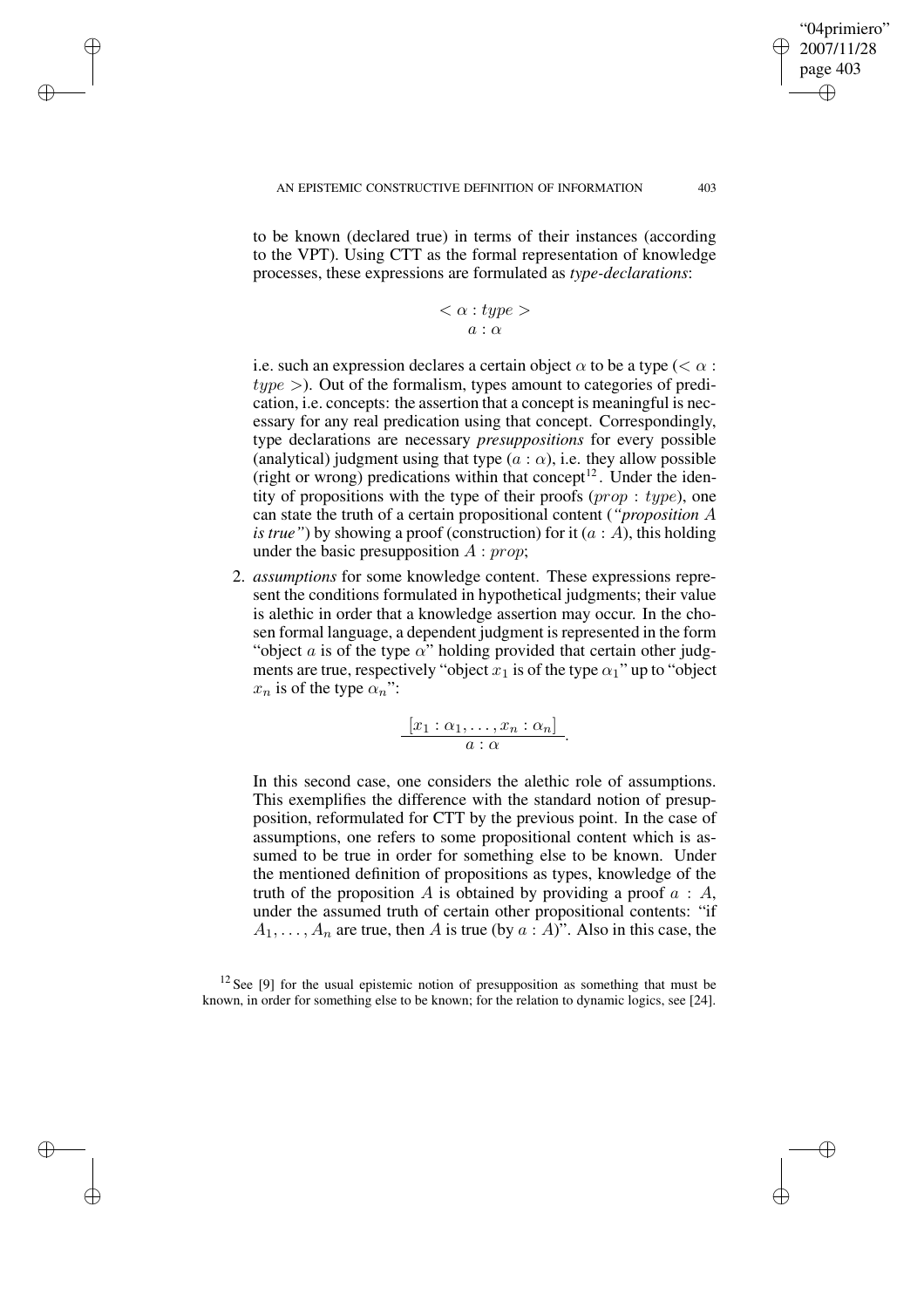## "04primiero" 2007/11/28 page 404 ✐ ✐

✐

✐

### 404 GIUSEPPE PRIMIERO

presuppositions  $A_1 : type, \ldots, A_n : type$  need to be formulated in order for the content of the assumptions to be meaningful.

# 3.3. *On Knowledge and its Conditions*

According to the description provided, when referring to the type-theoretical constructive notion of knowledge, one is considering judgments providing analytic constructions within types, i.e. proper predications:

> the judgment " $\ddot{A}$  is true" is justified by the assertion of a construction for the proposition A, i.e. the judgment  $a : A$ .

The notion of knowledge, based on the VPT, links justification and truth: any known propositional content whose truth is correctly asserted is justified by a proper proof-object. Consequently, provability establishes the truth of knowledge contents. In this context, one has to preserve the possibility that the assertion of truth of a certain propositional content might be wrongly made. This is assured by the notion of predication aptness. To describe something as apt to be (rightly or wrongly) predicated leads directly to the description of the conditions under which such a predication is performed. Therefore, knowledge is based both on the notions of justification and condition: the former represents the acceptability criterion for the content of knowledge, defined in terms of application (presence of a construction or instantiation) and identity (equality of constructions); the latter determines the notion of constructive information here introduced. Let us reconsider here these conditions intended as declarations of meaningfulness and hypotheses:

• meaningfulness by type-declarations represents a criterion of acceptability, anticipating the determination of proper meaning provided by the formulation of analytic judgments (according to the meaning-isuse slogan, holding for the intuitionistic-constructive frame):



Hence, meaningfulness can be defined as the ability of determining a certain concept as endowed with meaning. This can be done e.g. in terms of a nominal definition, providing a collection of defining properties for the concept at hand. On the other hand, the ability of

✐

✐

✐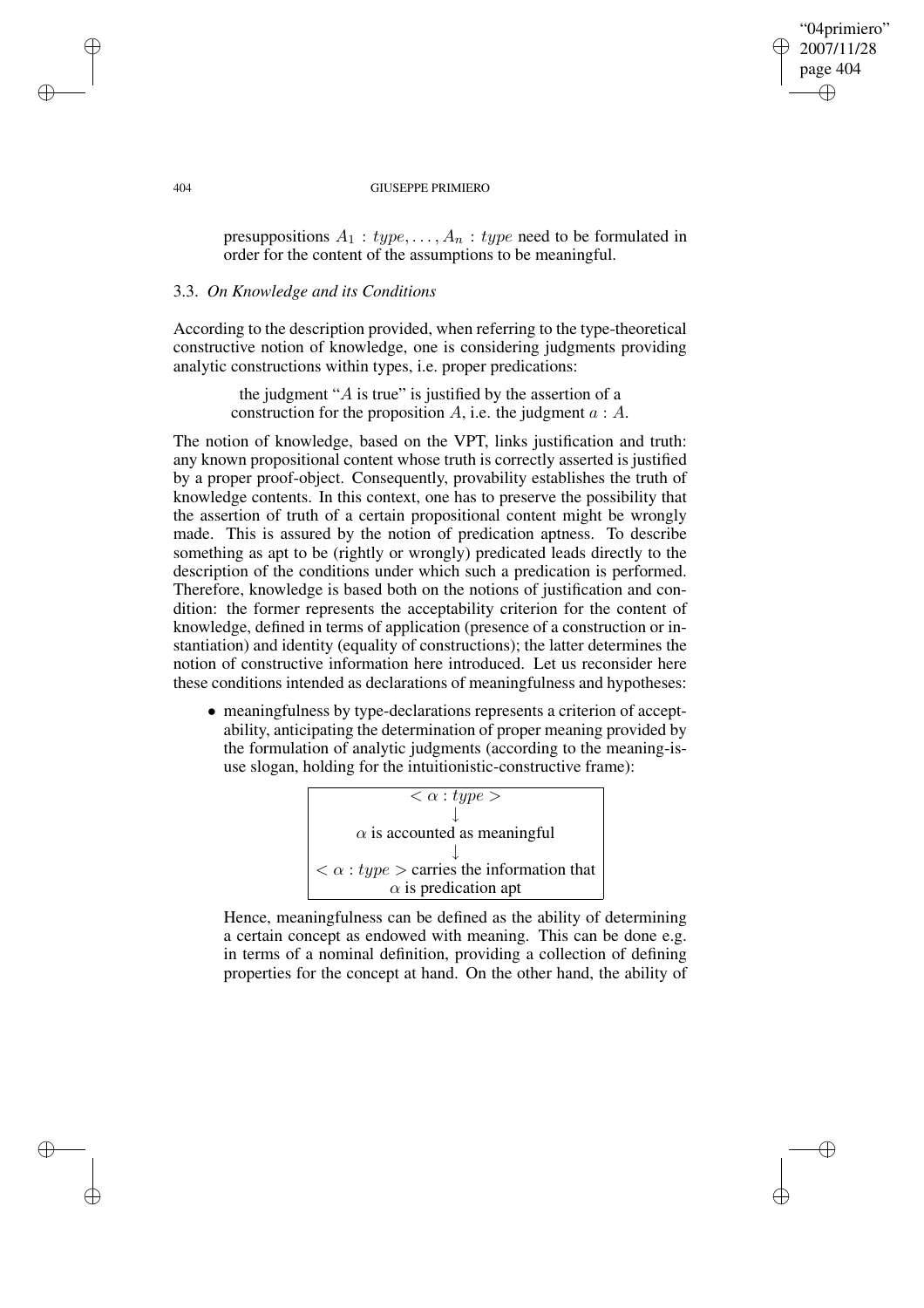judging a proper instance for that concept relies on the analytic process of construction, which expresses the agent's proper knowledge state;

• assumptions of truth provide the background information under which some propositional content become judgeable:



The information conveyed in this case includes the meaningfulness of the concepts involved, thus restating this latter notion as the core of the constructive notion of information.

In the next section, the principles holding for these expressions building informational states shall be considered.

# 4. *Principles for ECDI*

✐

✐

✐

✐

The main conceptual basis for the constructive definition of information is represented by the reformulation of the principle of Alethic Neutrality in terms of meaningfulness, defined as a condition for truth. The principle of Typological Neutrality is to be reconsidered according to the expressions defining informational states, introduced in the previous section. Finally, by stressing the idea of the first-person perspective, the principle of Genetical Neutrality turns to be pivotal for the epistemic perspective.

# 4.1. *Restricting TyN.*

In the examples mentioned at the beginning of the previous section, informational contents are produced by different sources. According to those examples, it seems reasonable and intuitive to model informational contents as producing different epistemic states in different receivers, which means that information is user-dependent. Hence, not every content is (equally) "informative" for an agent: rather, everything is a judgeable content (for any agent) provided its basic conditions of assertability (meaningfulness) and provability (constructions) are met. This underlines the basic epistemic difference between *known contents* and *informational contents*, the latter being

*"04primiero" 2007/11/28 page 405*

✐

✐

✐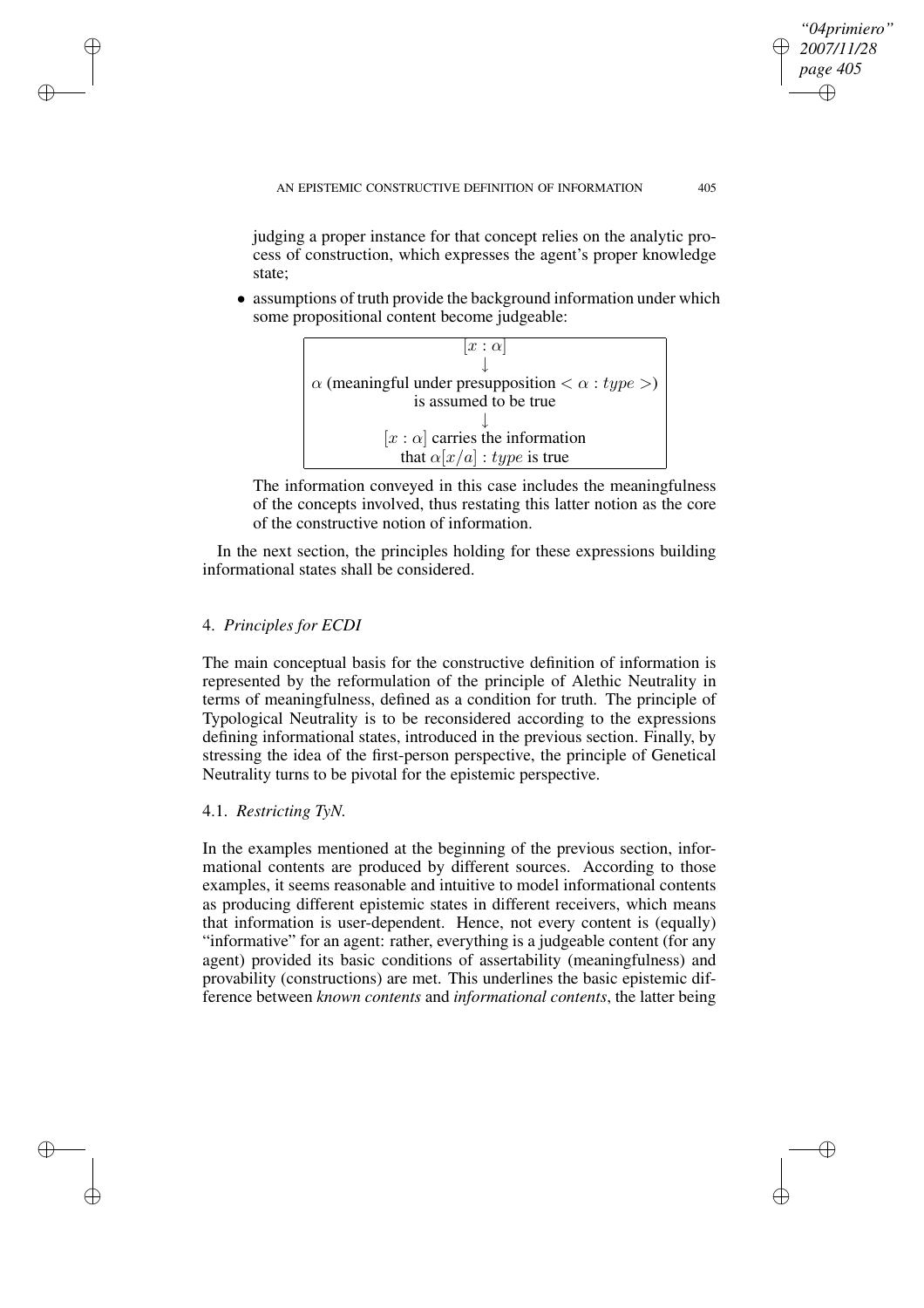## "04primiero" 2007/11/28 page 406 ✐ ✐

✐

✐

### 406 GIUSEPPE PRIMIERO

formulated to provide useful and necessary conditions in order some knowledge act to be performed. Following these lines, a restricted version of the principle of Typological Neutrality can be reformulated as follows:

*Principle 2*: (TyN. Constructive Version) *The conceptual and linguistic data* D *contained in an agent's informational state*  $S_{inf}$  *introduce meaningful concepts and provide conditions for the knowability of some judgments*  $J_1, \ldots, J_n$ .

This restricted version of TyN. maintains the essential feature of the standard definition of information: information is built by data conveying meanings. The relation of conceptual priority between type-declarations, assumptions and analytic judgments recalls in a quite intuitive manner the process of introducing meaningful data allowing one to formulate proper judgments.

## 4.2. *Reformulating GN.*

According to the principle of Genetical Neutrality for SDI, the semantics of informational data is independent from their source, which in turn amounts to saying that any source is entitled to produce information. This implies that contrasting and even contradicting sources provide equally valuable information from the semantic point of view. Obviously, this is not true from an agent-based perspective. Not only in the standard account one has to accept the counterintuitive principle according to which every kind of source can be informative, moreover one is bound to accept infamous consequences, such asthe Bar-Hillel-Carnap Paradox, saying that *"a self-contradictory sentence, hence one which no ideal receiver would accept, is regarded as carrying with it the most inclusive information"*<sup>13</sup> . For the same reason, tautologies are not informative at all. Therefore, SDI considers the alethic determination of informational data irrelevant, and on the basis of other counterintuitive consequences (e.g. that by accumulating any contingent proposition one always makes the informational content larger, even if these propositions are mutually inconsistent) the notion of information has been remodelled. In [14] truthfulness is the defining property of informational contents and the related argument for the so-called *Veridicality Thesis* in [16] says: p counts as information if and only if p is (constituted by) *meaningful*, *well-formed* and *veridical data*.

On the basis of the constructive version of TyN., the nature of propositional contents admitted as information is of a different kind, and their connection to truth is unambiguous. By means of informational states, the agent

 $13$  Cf. [7], p.229.

✐

✐

✐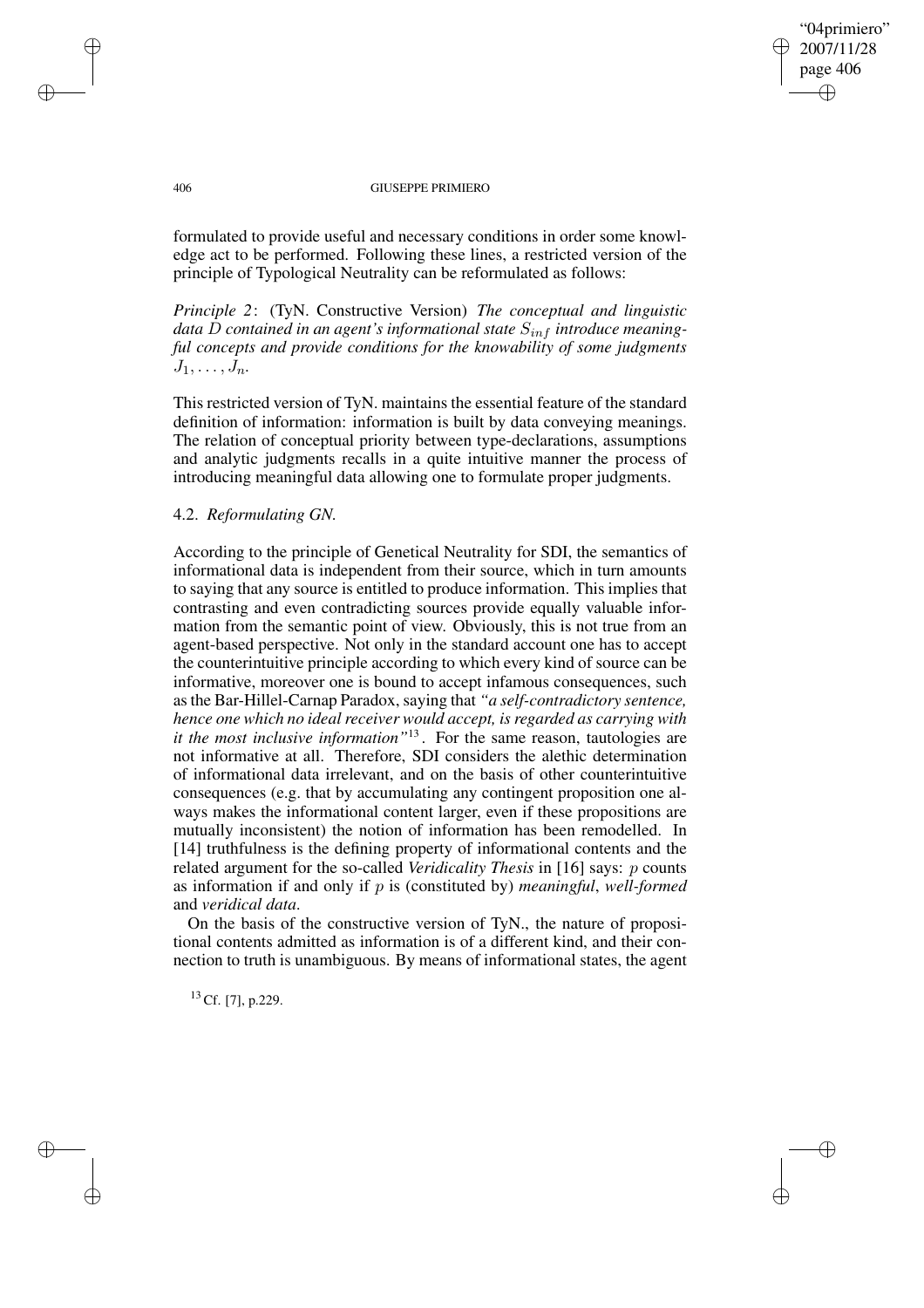AN EPISTEMIC CONSTRUCTIVE DEFINITION OF INFORMATION 407

✐

✐

✐

✐

expresses the meaningfulness attributed to conceptual terms and the assumptions of truth needed to formulate the related knowledge contents. It seems reasonable that everyone is entitled to consider some information more reliable than other information: I might consider my father's opinions more realistic than a textbook, and I would probably hold my grandmother's assertions on tomorrow's weather as trustworthy as the forecasts (because I experienced she never fails!), whereas someone else will consider these very same sources unreliable. On the other hand, an agent pondering the (eventually contradicting) contents of two different sources of information, would not account both of them as equally informative (assuming that both sources provide equal novelty in respect to the previous state of knowledge of that agent, e.g. because the agent has no previously formed opinion on the matter at hand).

The epistemic approach maintains the property of informational sources to produce possibly different or even contradicting contents. It provides a model in which sources are different according to their informational value and can be even non-informative to agents. An agent recognizes declarative contents as informative *dependently* from the source they come from, and those contents are evaluated in connection to the receiver they are provided for (i.e. the agents themselves). This also means that contents truthfully provided by any possible source and plainly accepted by any possible agent qualify no longer as information in the epistemic sense, rather they are described as proper knowable contents. These contents have to be justified in such a way that everyone is entitled to formulate and accept them. This interpretation has a nice consequence: tautologies, being simply true for any agent, have no informational content, rather they provide knowledge in terms of analytic contents; on the other hand, contradictions are not informative in such that they are recognized as false in any possible interpretation, simply because they fails to be meaningful (basic condition for informativeness).

Under this view, GN. has a completely different meaning. The semantics of information is no longer independent from any informer (which it cannot be, because of the mentioned first-person perspective), and the principle is reformulated as follows:

*Principle 3*: (GN. Constructive Version) *The set of informational data* D *of* an agent's informational state  $S_{inf}$  is determined dependently on a cer*tain informer, but it is not relevant the nature of the informer; any source is entitled to produce information, but the informational content produced is evaluated in connection to that source.*

Information is such because there is a source producing it and this source can be different from other possible sources. To make any sense of this assertion, there must be an epistemic counterpart, i.e. something whose value

"04primiero" 2007/11/28 page 407

✐

✐

✐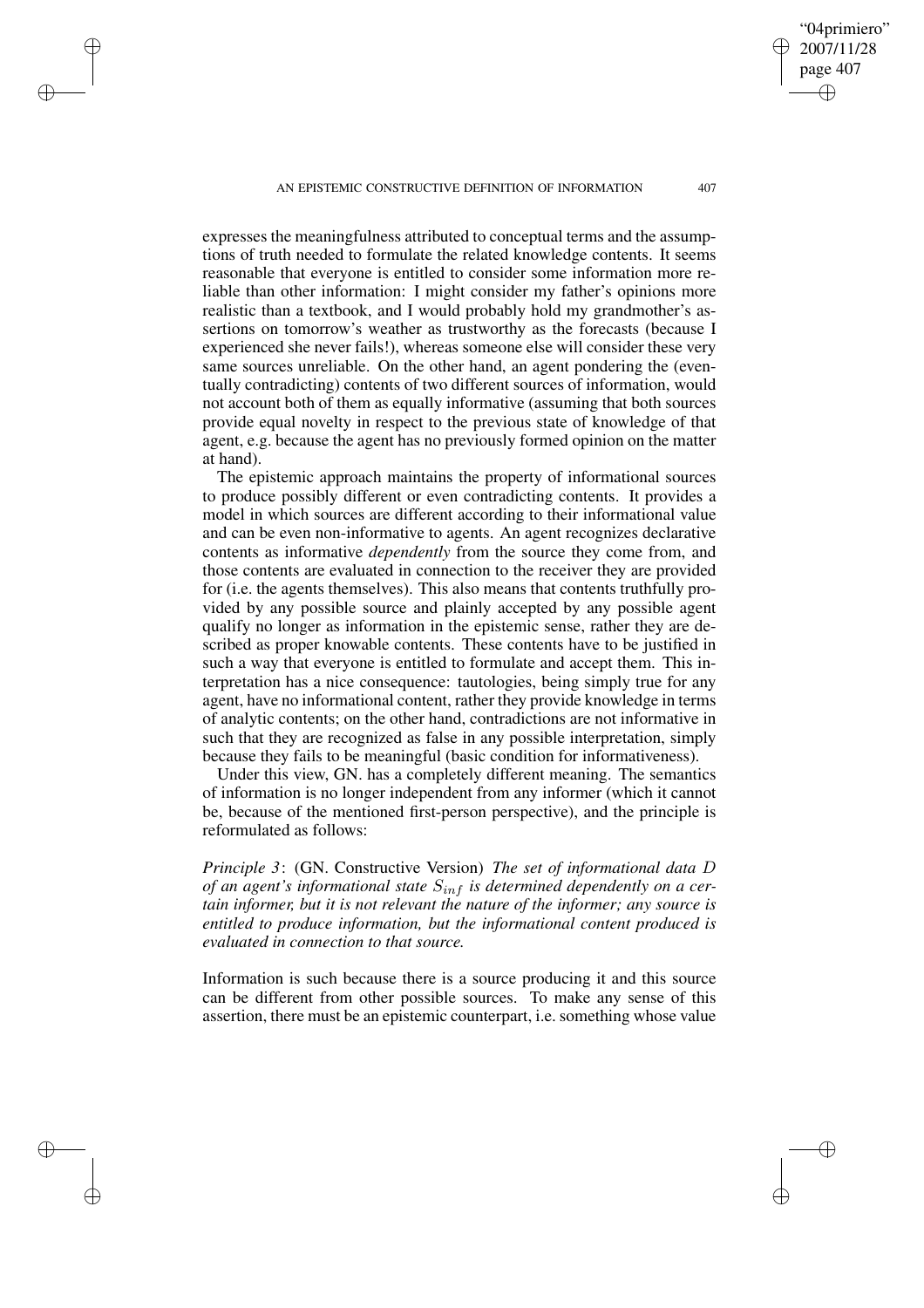"04primiero" 2007/11/28 page 408 ✐ ✐

✐

✐

### 408 GIUSEPPE PRIMIERO

is actually *independent from any possible source* producing it: the epistemic notion of knowledge (under VPT) plays this role. This leads directly to the clarification of the mentioned relation between source and receiver and, in turn, to the reformulation of the principle of Alethic Neutrality.

## 4.3. *TaxN. and the role of the receiver*

In its original formulation, the principle of Taxonomical Neutrality says simply that information is a relational entity. This property is basically given by the nature of data conveying meanings about something being something else. According to this basic principle, information cannot exist in a disembodied form but at the same time it is not reducible to matter. Data are the information's substrate, as such they are always received in relation to other data of analogous origin. Clearly, according to TaxN. information establishes a relation between incoming data and the receiver, intended as the interpreter of those material data: this is also the characteristic the epistemic approach will focus on. By means of the constructive version of GN. it has been expressed the principle according to which the role and the nature of the source is essential for determining a certain content as "information": correspondingly, only by considering the role of the receiver of that content one is properly entitled to speak of information.

The role of the receiver introduced by the constructive version of TaxN. is established as determining that data are (or are not) information in terms of the operations the agent performs on them. In other words, the relational nature of informational data consists in their being declarations of meaning and conditional expressions in relation to other data the agent states as knowledge. The constructive reformulation of TaxN. sounds therefore as follows:

# *Principle 4*: (TaxN.- Constructive Version) *A set of data* D *is determined as informational data by any epistemic agent according to the way those contents are accepted and used in relation the knowledge state formulated on their basis.*

The independence of the informational value of data from the user is completely rejected, there is no "pure information" flowing independently from the agent predisposed to receive and to interpret it. Information is always produced for a certain type or category of agents which are able to treat and convey those contents to other agents. The epistemic value of informational contents is therefore determined by the epistemic status the agent ascribes to those data, in connection to the source from which the agent chooses to accept informations. In this sense, a content recognized as proper knowledge

✐

✐

✐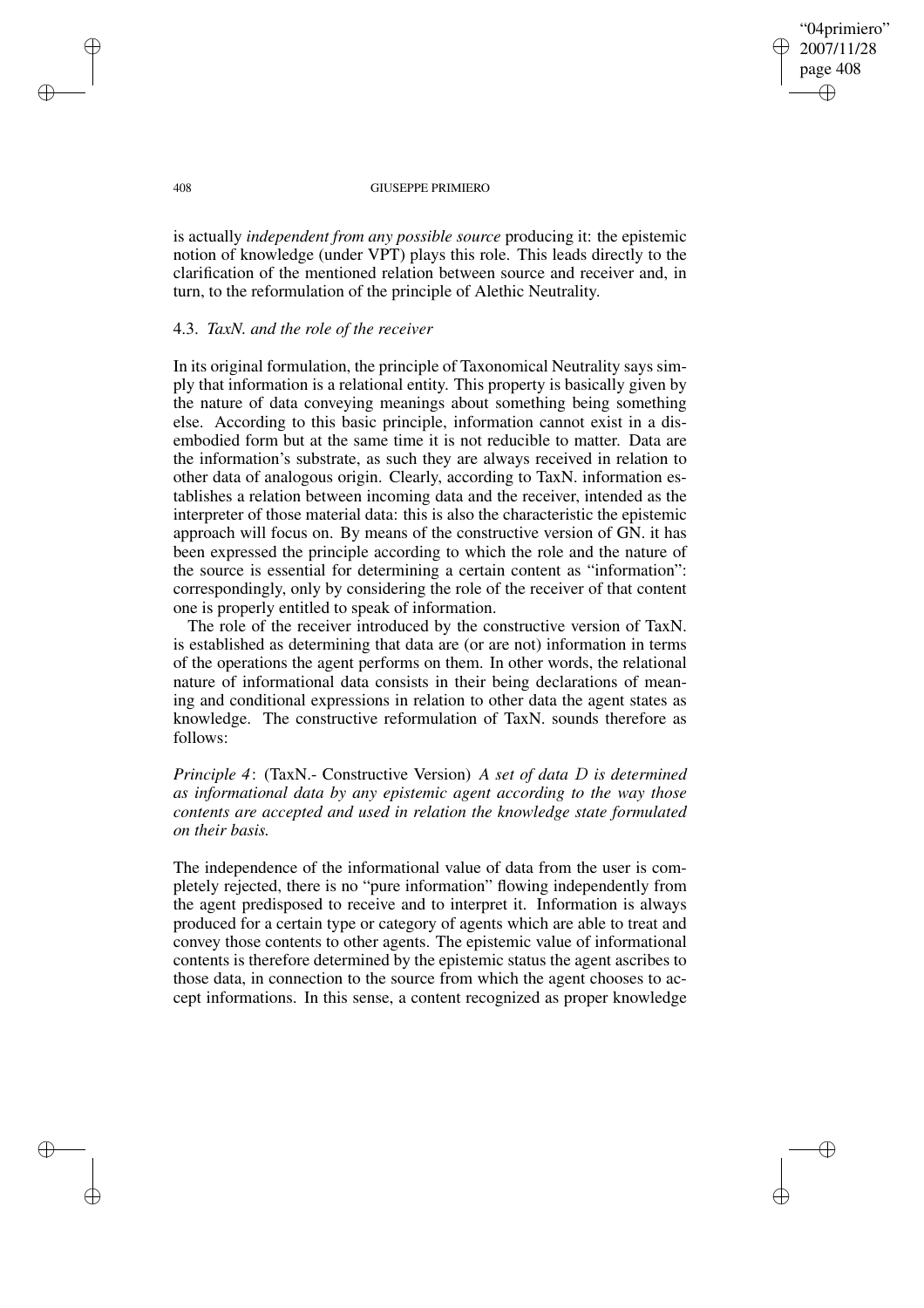AN EPISTEMIC CONSTRUCTIVE DEFINITION OF INFORMATION 409

by a certain user (i.e. a content for which she is able to provide a justification in terms of proofs) might be informational content for another user, who is not able to provide justifications for it, nonetheless is willing to consider them meaningful and true. This interpretation underlines once more the proper nature of the epistemic definition of information: if informational contents flow from a specific source to a specific agent accepting it, it is unlikely that such contents can always be produced by any possible source and accepted by any possible receiver.

### 4.4. *Not true nor false: reformulating AN.*

✐

✐

✐

✐

In order to solve the inconsistency holding between probability, truth and the degree of informativity revealed by the BHC-Paradox, the SDI has detached the notion of information from its relation to truth. In the present context, this leads essentially to a reformulation of the value of informational contents in terms of meaningfulness, whereas truth values (truth and falsity) are intended as properties strictly holding only for contents of knowledge acts. Hence, Alethic Neutrality needs to be reformulated in order to express the relation between the ontological nature of informational contents (as expressed according to the restricted version of TyN.) and their truthfulness.

In the formulation of assumptions for dependent judgments, truth is assumed to hold for informational contents: a content for which truth is only assumed (but not explicitly justified) qualifies as informative to an epistemic agent. The condition for assuming the truth of some propositional content is the meaningfulness of the concepts conveyed: whenever there is an assumption of truth, there is also in the first instance a presupposition of meaningfulness. Hence, provided that only judgmental knowledge conveys truths or falsehoods in the proper sense, its epistemic counterpart is defined as information in terms of the meaningfulness of data. Once the notion of judgmental knowledge is defined (by VPT), presuppositions and assumptions amount to what is needed to be known in order the former to be stated: this explanation allows us to refer to *assertion conditions* as the basic description of informational data. The principle of Alethic Neutrality can be reformulated as follows:

*Principle 5*: (AN.- Constructive Version) *The set of data* D *in an agent's informational state*  $S_{inf}$  *is identified in terms of meaningfulness: this represents the basic property needed to formulate the assertion conditions for some judgment* J*, independently of the stated truth or falsity of such a judgment.*

The constructive version of AN. states that the alethic value (of both the informational data D and of the judgmental knowledge J formulated on the

"04primiero" 2007/11/28 page 409

✐

✐

✐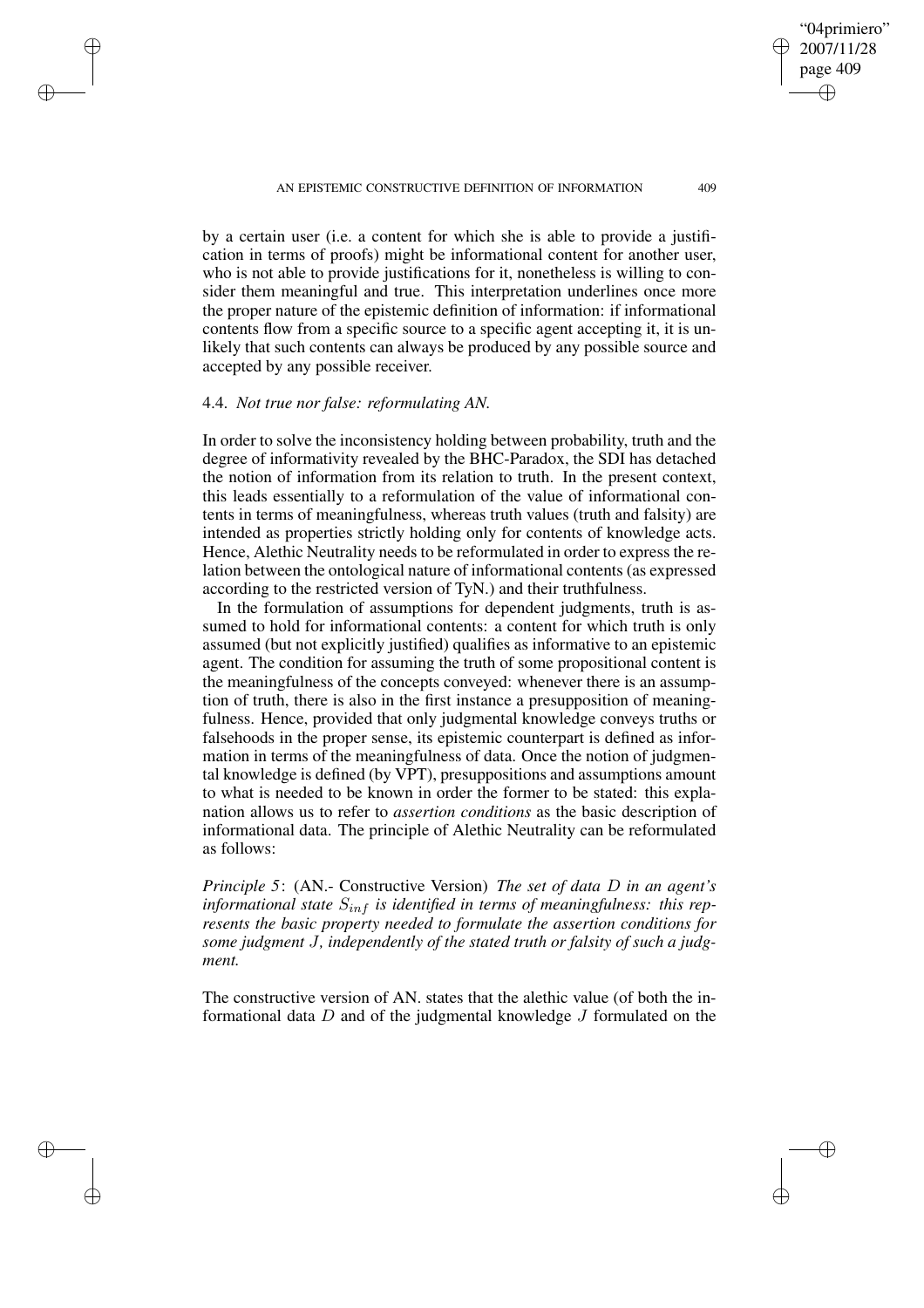410 GIUSEPPE PRIMIERO

"04primiero" 2007/11/28 page 410

✐

✐

✐

✐

basis of  $S_{inf}$ ) is irrelevant to the definition of ECDI. Information is an epistemic concept expressing conditions for knowledge to be acquired, without restrictions imposed by alethic values. In other words, these conditions are formulated by the agent in a way which might be completely independent from the actual alethic value of the contents at hand. The basic and necessary epistemic condition is formulated as the property of meaningfulness of data, to be interpreted in terms of a descriptive collection of defining properties of the concepts involved. To establish meaningfulness allows in the first instance the informal explanation of the concepts introduced, and consequently the formulation of the mentioned application and identity criteria, defining proper meaning.

### 5. *The formal representation of informational dynamics*

The structure of CTT lets us formalize in a clear and intuitive way the relations between informational and knowledge states, in terms of analytic judgments, conditions for hypothetical judgments and type-declarations. This general interpretation of the formal expressions for CTT is completed by analyzing the possible operations to be performed on an agent's informational states. In the following, I will present the four basic cases of formal operations, and I will explain how information increases and decreases both syntactically and semantically according to them.

Let us start by describing the basic case of an agent stating a certain knowledge content on the basis of the relevant informational contents. The informational state expresses the meaningfulness of the concepts involved in the process and the conditions under which such knowledge can actually be asserted. This is simply formalized by the following dependent judgment:

$$
\frac{<\alpha:type>}{[x_1:\alpha,\ldots,x_n:\alpha]}\\a:\alpha
$$

By this formula one expresses that the knowledge-state represented by the judgemental content  $a : \alpha$  — to be  $\alpha$  a concept verified by a proper instance  $a$  — holds under the assumptions contained in the related context (within square brackets); the informational-state  $S_{inf}$  containing the context of assumptions is completed by the set of presuppositions introducing the meaningful terms in that context, in this case for the unique concept  $\alpha$  (within

✐

✐

✐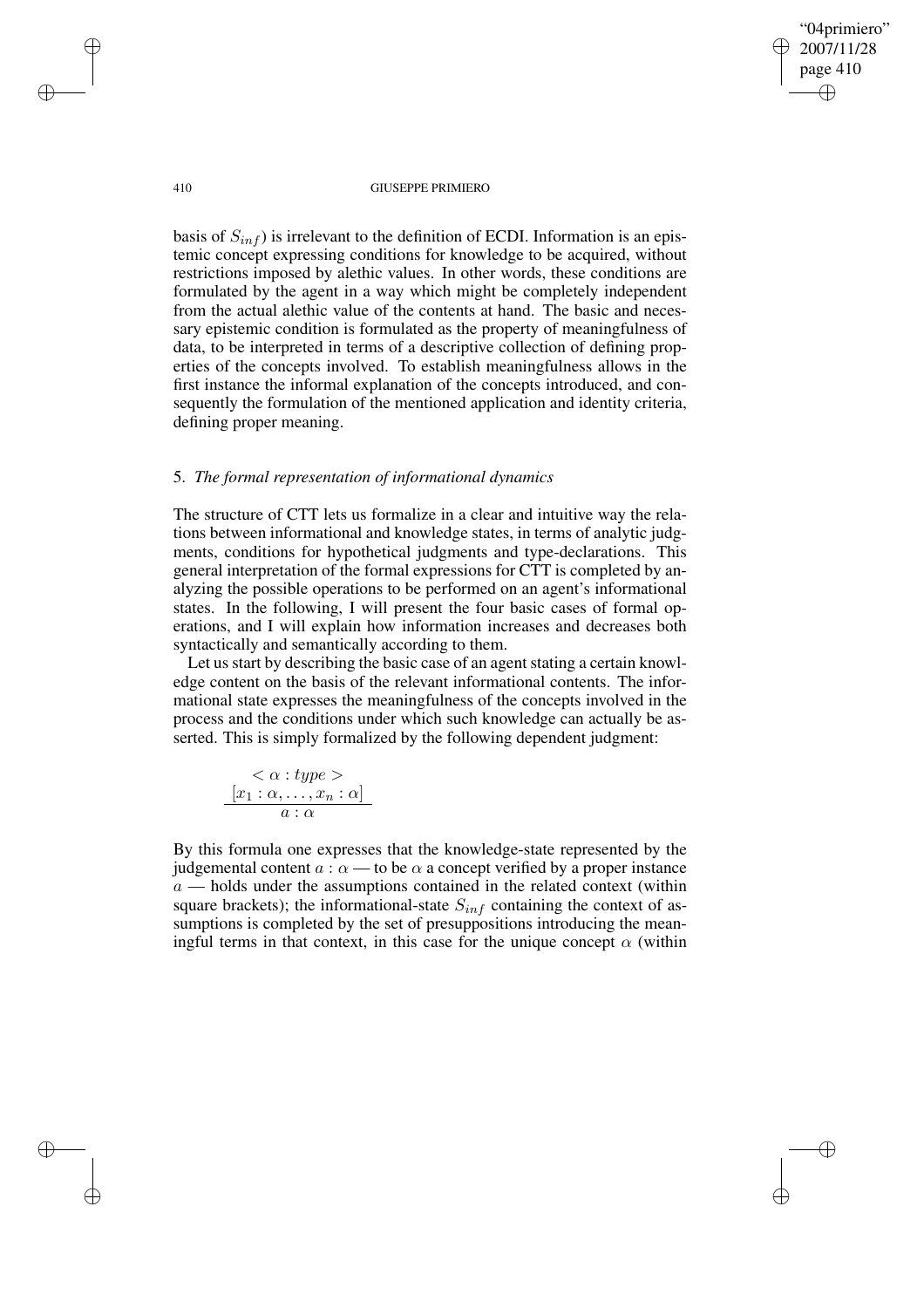angled brackets). Let me now consider the operations on the informational state and their possible meanings $^{14}$ .

✐

✐

✐

✐

a. The first operation is the extension of the context by a new assumption which uses a concept already present in the agent's  $S_{inf}$ :

> $\langle \alpha : type \rangle$  $[x_1:\alpha,\ldots,x_n:\alpha]\leftarrow x_{n+1}:\alpha.$

Under our interpretation, the informational content of this epistemic state does not increase relatively to meaningful data relevant to the knowledge process, rather only syntactically.

b. The second case extends the first one; the previous situation is now modified in terms of a larger set of presuppositions (meaningful data) and the substitution of specific informational data by proper values:

$$
\langle \alpha_1 : type, \dots, \alpha_n : type \rangle
$$
  
[ $x_1 : \alpha_1, \dots, x_n : \alpha_n$ ]  $\leftarrow x_n = a : \alpha_n$ .

In this case, information decreases relatively to the amount of syntactic data relevant to the determination of meaningful concepts. It follows that the agent's knowledge state grows by determining part of the informational content (i.e. something is now *known* and it no longer needs to be assumed).

c. The third case develops both the previous situations. The starting  $S_{inf}$  is extended by (a set of) assumption(s) based on related presupposition(s):

> $<\alpha_1: type, \ldots, \alpha_n: type > \leftarrow \beta: type$  $[x_1:\alpha_1,\ldots,x_n:\alpha_n] \leftarrow x:\beta.$

<sup>14</sup> I will use the formal expression  $\Gamma \leftarrow \Delta$  (with  $\Gamma$  and  $\Delta$  type-theoretical contexts, eventually each or one of them containing a single type-theoretical expression) to represent the standard type-theoretical update of  $\Gamma$  by  $\Delta$  (see [29] and [31]). The type theoretical dynamics here mentioned needs obviously to be interpreted with respect to more standard forms of dynamic reasoning. For what follows, one might consider some intuitive equivalences: the contextual updates produced by the introduction or the evaluation of an hypothesis correspond to the standard expansion operation  $(+)$  from the AGM-paradigm; on the other hand, the formulation of a new type-declaration is equivalent to the update operation  $(\circ)$  from [20]. The extensions of type-theoretical informational states have been considered in relation to the AGM-paradigm in [27]. A more detailed analysis, presented in [30], extends this comparison to a general understanding of the basic operations of revision, update and merging for the operations mentioned in the following.

"04primiero" 2007/11/28 page 411

✐

✐

✐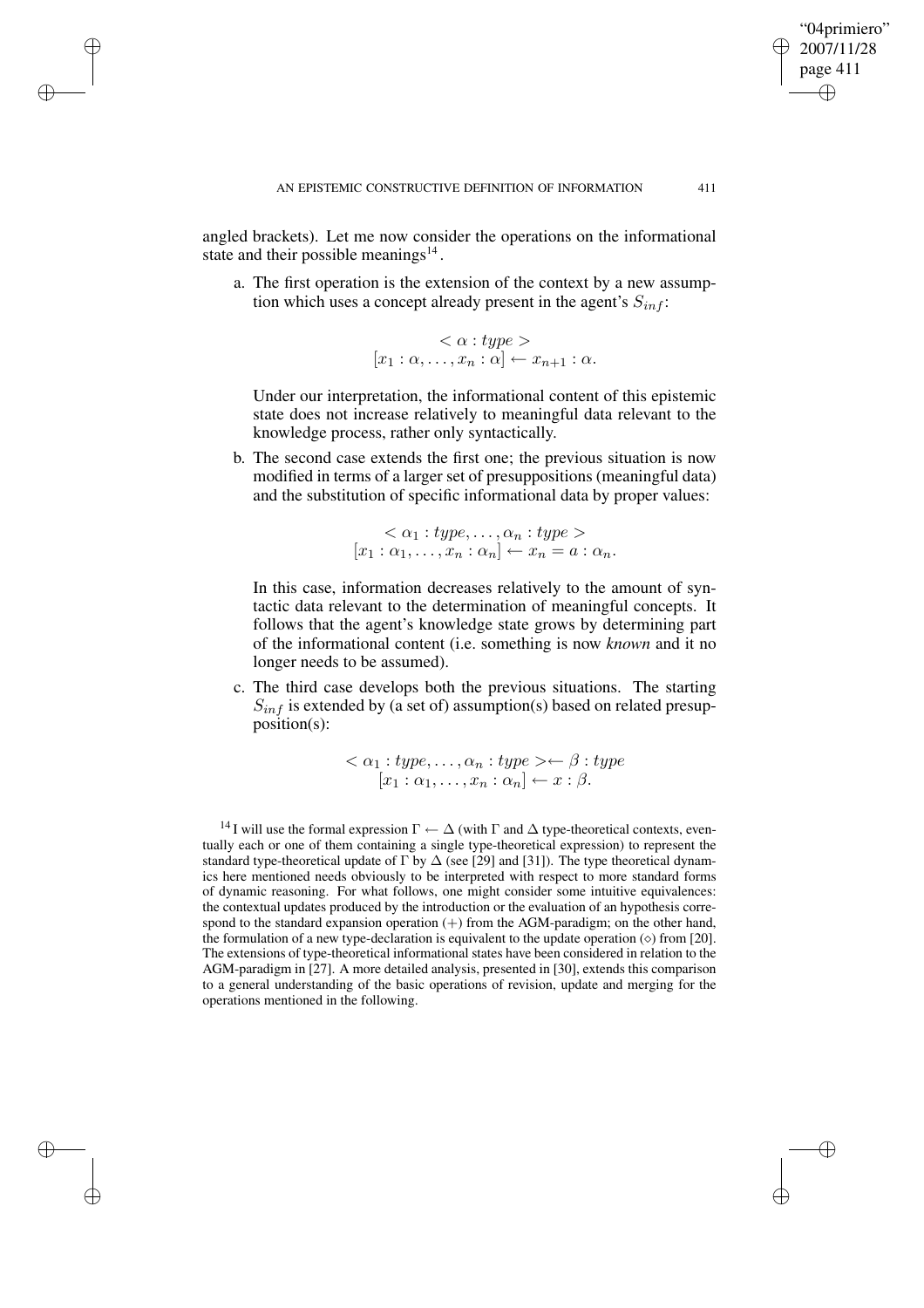## "04primiero" 2007/11/28 page 412 ✐ ✐

✐

✐

### 412 GIUSEPPE PRIMIERO

This kind of extension provides for each new assumption the related meaningful presupposition, and therefore now information increases both relatively to meaningful data considered relevant to the knowledge process, i.e. semantically, and syntactically.

d. The fourth and final case completes the entire picture, the extension on the informational state provides a restriction at the semantic level. It is obtained by setting a new hypothesis and the related new presupposition:

> $<\alpha_1: type, \ldots, \alpha_n: type > \leftarrow \beta: type$  $[x_1 : \alpha_1, \ldots, x_n : \alpha_n] \leftarrow x_{n+1} : \beta(\beta = \perp).$

In this case the extension is contradictory, i.e. it is based on a semantic extension which supports the introduction of new syntactic data, with a semantic value not coherent with the previous state. This amounts to say that information decreases relatively to meaningful data considered relevant to the knowledge process, and the agent is no longer able to furnish a coherent base to her set of informational  $contents^{15}$ .

The four cases, introducing the possible operations on informational states for CTT, allow us to extract the related general properties for the epistemic constructive notion of information:

- I. Information can be semantically stable, while it increases syntactically;
- II. Information can decrease syntactically;
- III. Information can increase semantically;
- IV. Information can decrease semantically.

In all of these cases, "syntactically" means with respect to the set of simple data, i.e. within the given set of concepts; "semantically" means in terms of an update operation on the set of meaningful concepts.

✐

✐

✐

<sup>&</sup>lt;sup>15</sup> This example, treated explicitly as a case of error in [27], and falling under the explanation provided by the therein introduced *Principle of restricted Monotonicity I/II*, shows how one could give up in a constructive frame with the property of persistency mentioned for infon logics.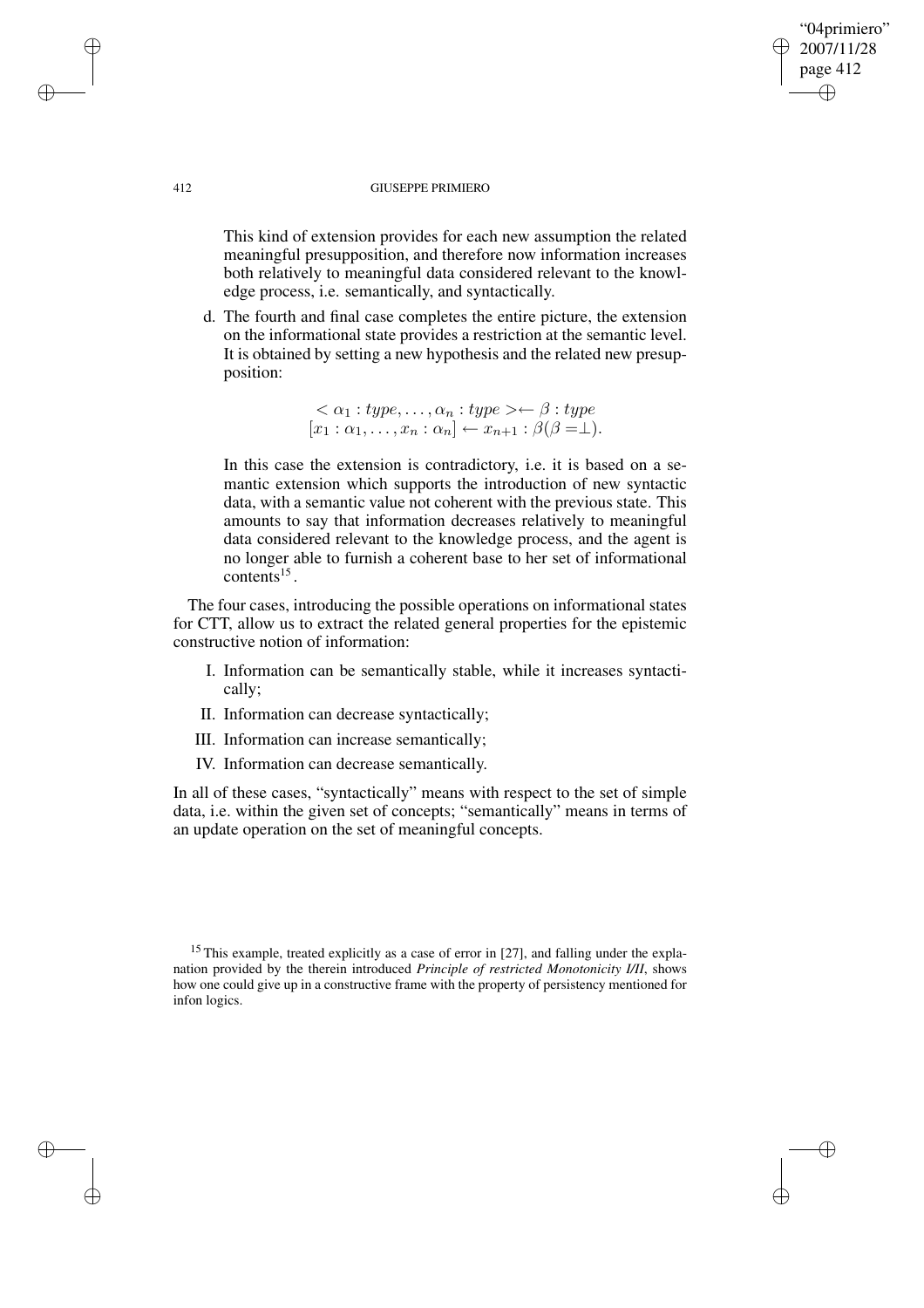"04primiero" 2007/11/28 page 413

✐

✐

✐

✐

# 6. *Final epistemic and ethical remarks*

✐

✐

✐

✐

The notion of information presented in this paper is partially different from its various understandings in the field of the Philosophy of Information, and it is also a novel formulation with respect to other agent-based non-classical formalizations. Our interpretation aims at recovering some features proper to a common and intuitive understanding of the notion of information. The difference with the usual definition is given essentially by the rejection of the thesis according to which any possible declarative, well-formed and semantically determined content provides information. One stresses here instead the idea according to which information defines a specific epistemic state, dependent from the nature of data, from the source and from the receiver of those data. The resulting notion corresponds roughly to "being in the condition of judging that", and it is distinct from the proper (justified) state of knowing. Under this view, an agent's informational state is strictly dependent on the origin of the content received and on the starting epistemic situation of the receiver. Hence, this approach maintains the common understanding of information as a flow of data for processing systems, but it seems to simulate better a group of rational systems able to ascribe in different ways well-formedness and meaningfulness to configurations of data, possibly in order to draw decisions and to make choices on their basis. Human beings seem to treat information at this level of understanding. A further step for the development of a general epistemic definition of information shall be represented by a corresponding formalization for a multi-agent model, with a notion of event collecting single agents' states.

There is at least one important ethical consequence following from the present definition of information. It concerns the correct treatment of the information flow and the due epistemic reactions by a rational agent as the receiver of such information. To start with, our definition presents information as an epistemic content, to be considered meaningful and true-to-theagent (i.e. not provably true). This is confirmed by the relational nature of flowing data: an informational content is thought to be a flow coming from a specific source and directed to a certain receiver. On the one hand, this means essentially that the flow always conveys some meaning; on the other hand, it means also that such content is meaningful for the receiver for which it is produced, but it can be meaningless for any other agent whose starting informational state is incomplete or irrelevant with respect to the contents conveyed. One could say that the information flow is essentially defined by its transmission channel. This explains the weak epistemic nature here attributed to information, and the rigid distinction drawn with any content accepted and recognized as true by any agent. The latter epistemic notion has been called "knowable content" (or simply "knowledge"). In this sense, the possibility of rejecting informational data as "misinformation" is preserved,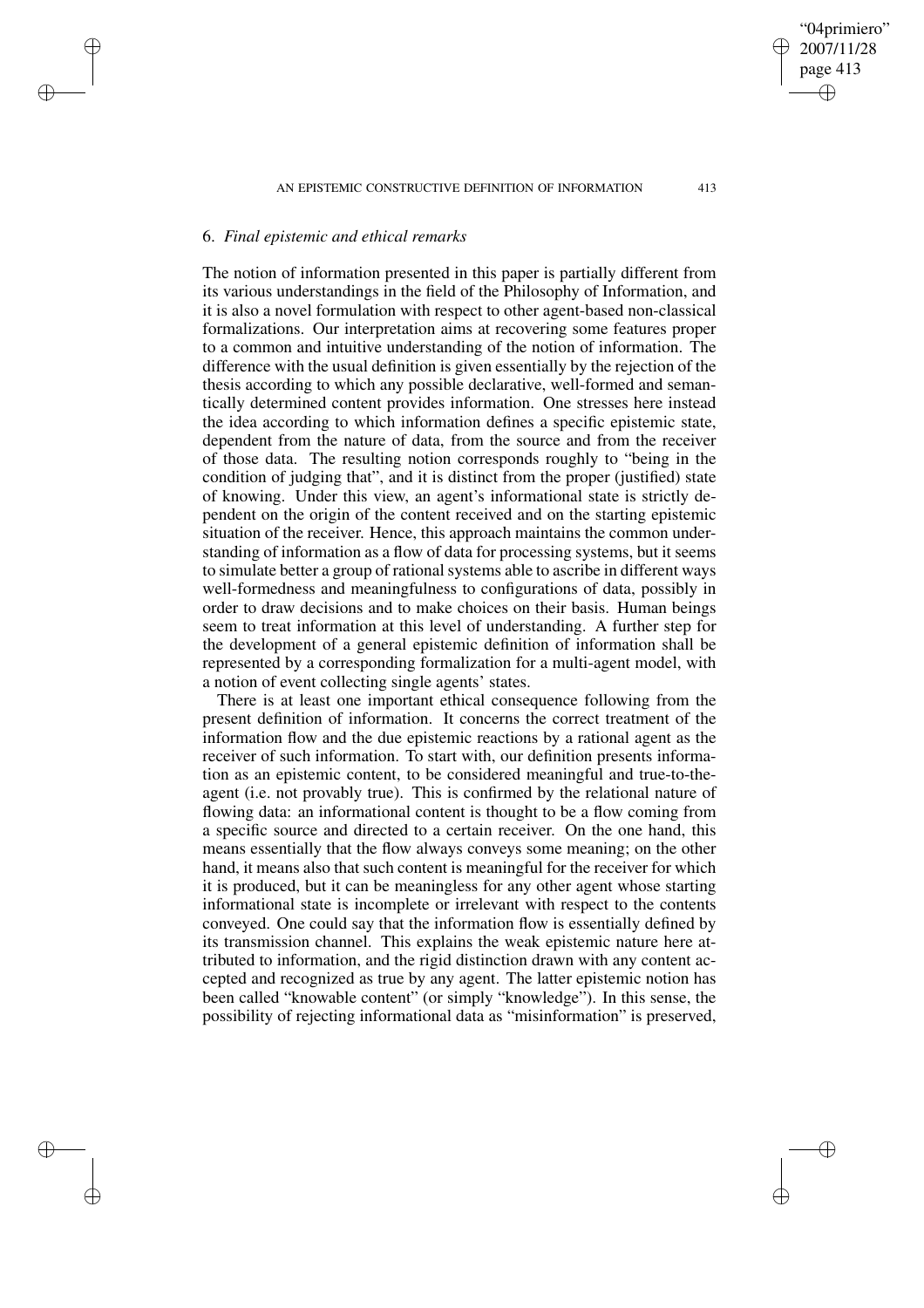"04primiero" 2007/11/28 page 414 ✐ ✐

✐

✐

### 414 GIUSEPPE PRIMIERO

whereas it is maintained a strong epistemic basis for knowledge. Obviously, this also clarifies the possibility of contradictory sources and different epistemic states in different receivers of the same informational content. This latter point is particularly relevant for an analysis of the information society and the consequences of those knowledge processes based on information flows received by media systems.

> Centre for Logic and Philosophy of Science Ghent University, Belgium

IEG, Computing Laboratory The University of Oxford, Great Britain E-mail: Giuseppe.Primiero@Ugent.be

## REFERENCES

- [1] Artemov, S., "Logic of Proofs", *Annals of Pure and Applied Logic*, vol. 67, No. 2, 1994, pp. 29–59.
- [2] Artemov, S., Nogina, E. "Introducing justification to epistemic logic", *Journal of Logic and Computation*, vol. 15, No. 6, 2005, pp. 1059– 1073.
- [3] Artemov, S., Nogina, E. "On epistemic logic with justification", in R. van der Meyden (ed.), *Theoretical Aspects of Rationality and Knowledge*, Proceedings of the Tenth TARK Conference, 2005, Singapore, pp. 279–294, 2005.
- [4] Akama, S. "Infon Logic based on Constructive Logic", *Logique & Analyse* vol. 194, 2006, pp. 119–136.
- [5] Allo, P. "Being Informative Information as Information Handling", in *WM2005: Professional Knowledge Management Experiences and Visions*, K.-D. Althoff, A. Dengel, R. Bergmann, M. Nick, T. Roth-Berghofer (eds.), DFKI Gmbh Kaiserslautern, 2005, pp. 579–586.
- [6] Allo, P., "Local Information and Adaptive Consequence", in *Logique & Analyse*, vol. 196, 2006, pp. 461–488.
- [7] Bar-Hillel Y., Carnap R., "Semantic Information", *British Journal of the Philosophy of Science*, vol. 4, 1953, pp. 147–157.
- [8] Barwise J., Seligman J., *Information Flow – The Logic of Distributed Systems*, Cambridge University Press, Cambridge UK, 1997.
- [9] Beaver D.I., "Presupposition", chapter 17 in *Handbook of Logic and Language*, eds. Van Benthem, J., Ter Meulen, A., North Holland, Elsevier, Amsterdam, The MIT Press, Cambridge, Massachussets, 1997, pp. 939–1008.

✐

✐

✐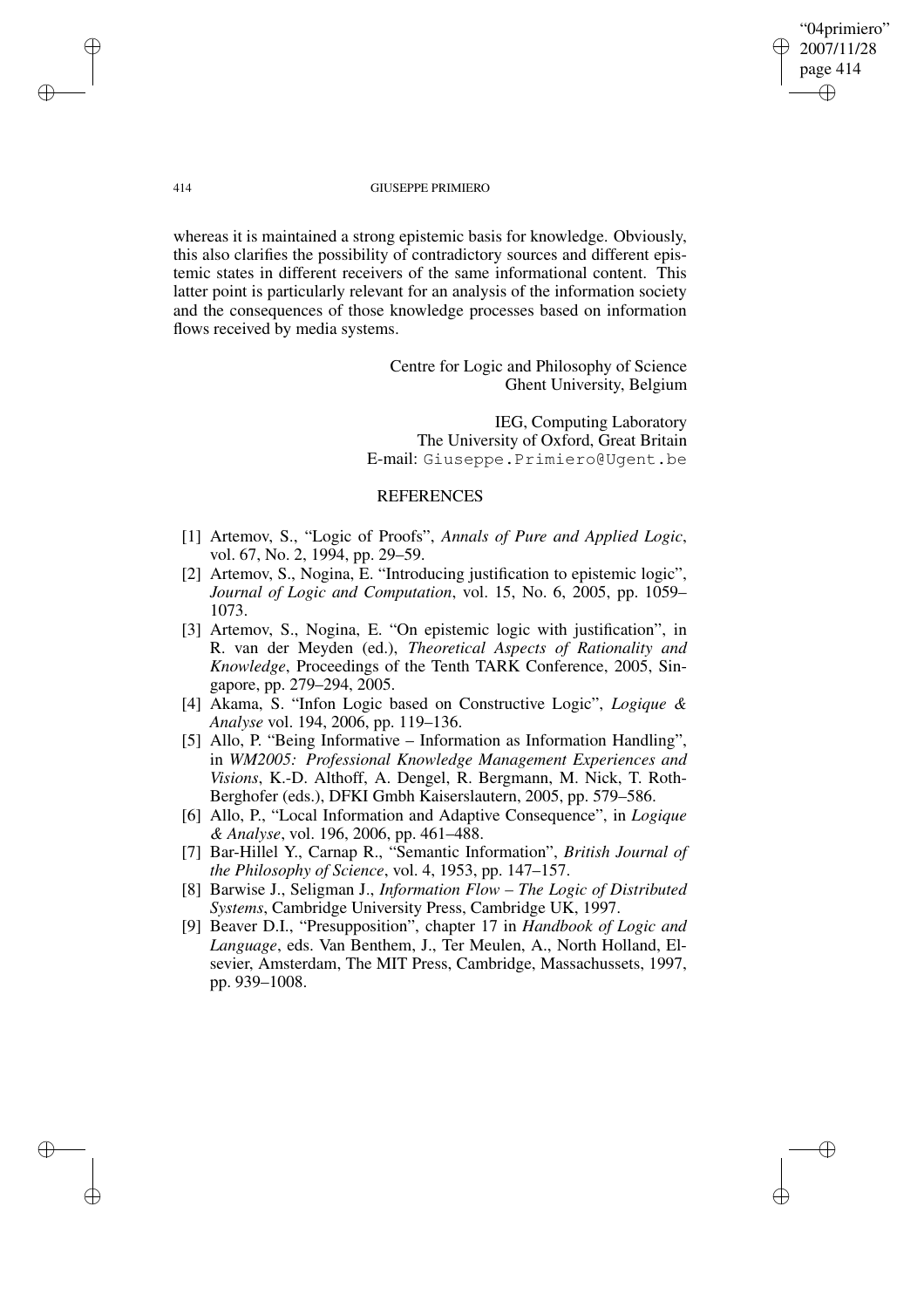AN EPISTEMIC CONSTRUCTIVE DEFINITION OF INFORMATION 415

[10] Curry H.B., Feys R., *Combinatory Logic, vol. 1*, North Holland, Amsterdam, 1958.

✐

✐

✐

✐

- [11] Devlin K., *Logic and Information*, Cambridge University Press, MA, 1991.
- [12] Ewald, W.B., "Intuitionistic tense and modal logic", *Journal of Symbolic Logic*, vol. 51, 1986, pp. 166–179.
- [13] Fagin, R., Halpern, J., Moses, Y., Vardi, M. *Reasoning about knowledge*, Cambridge, MA, MIT Press, 1995.
- [14] Floridi L., "Is Information meaningful Data?", *Philosophy and Phenomenological Research*, 2005, 70.2., pp. 351–370.
- [15] Floridi L., "The Logic of being Informed", in *Logique & Analyse*, vol. 196, 2006, pp. 433–460.
- [16] Floridi L., "In defence of the veridical nature of semantic information", forthcoming in *European Journal of Analytic Philosophy*.
- [17] Hintikka J., *Knowledge and Belief*, Ithaca, NY, Cornell University Press, 1962.
- [18] Howard W.A., "The formulae-as-types notion of construction", in Seldin, J.P., Hindley, J.R. (eds.) *To H.B. Curry: Essays on Combinatory Logic, Lambda Calculus and formalism*, pp. 479–490, Academic Press, London, 1980.
- [19] Israel D., Perry J., "What is information", in P. Hanson (ed.) *Information, Language and Cognition*, Vancouver, University of British Columbia Press, pp. 1–19, 1990.
- [20] Katsuno, H., Mendelzon, A.O., "On the Difference between Updating a Knowledge Base and Revising it", in Allen, Fikes, Sandewall (Eds.), *Principles of Knowledge Representation and Reasoning*, pp. 387–394, San Mateo, California: Morgan Kaufmann, 1991.
- [21] Martin-Löf P., "A Path from Logic to Metaphysics", in Corsi, Sambin (eds.) Atti del Congresso *Nuovi Problemi della Logica e della Filosofia della Scienza*, Bologna, CLUEB, pp. 141–149.
- [22] Martin-Löf P., "Analytic and Synthetic Judgments in Type Theory". in P. Parrini (ed.), *Kant and Contemporary Epistemology*, pp. 87–99, Kluwer Academic, Dordrecht, 1994.
- [23] Mizzaro S., "Towards a Theory of Epistemic Information", in *Information Modelling and Knowledge Bases XII*, pp. 1–20, 2001, IOS Press, Amsterdam.
- [24] Muskens R., van Benthem J., Visser A., "Dynamics", chapter 10 in *Handbook of Logic and Language*, eds. Van Benthem, J., Ter Meulen, A., North Holland, Elsevier, Amsterdam, The MIT Press, Cambridge, Massachussets, pp. 587–648, 1997.
- [25] Plotkin, G., Stirling, C., "A framework for intuitionistic modal logics", in *Theoretical aspects of reasoning about knowledge*, Monterey, Morgan and Kauffman Publ., 1986.

"04primiero" 2007/11/28 page 415

✐

✐

✐